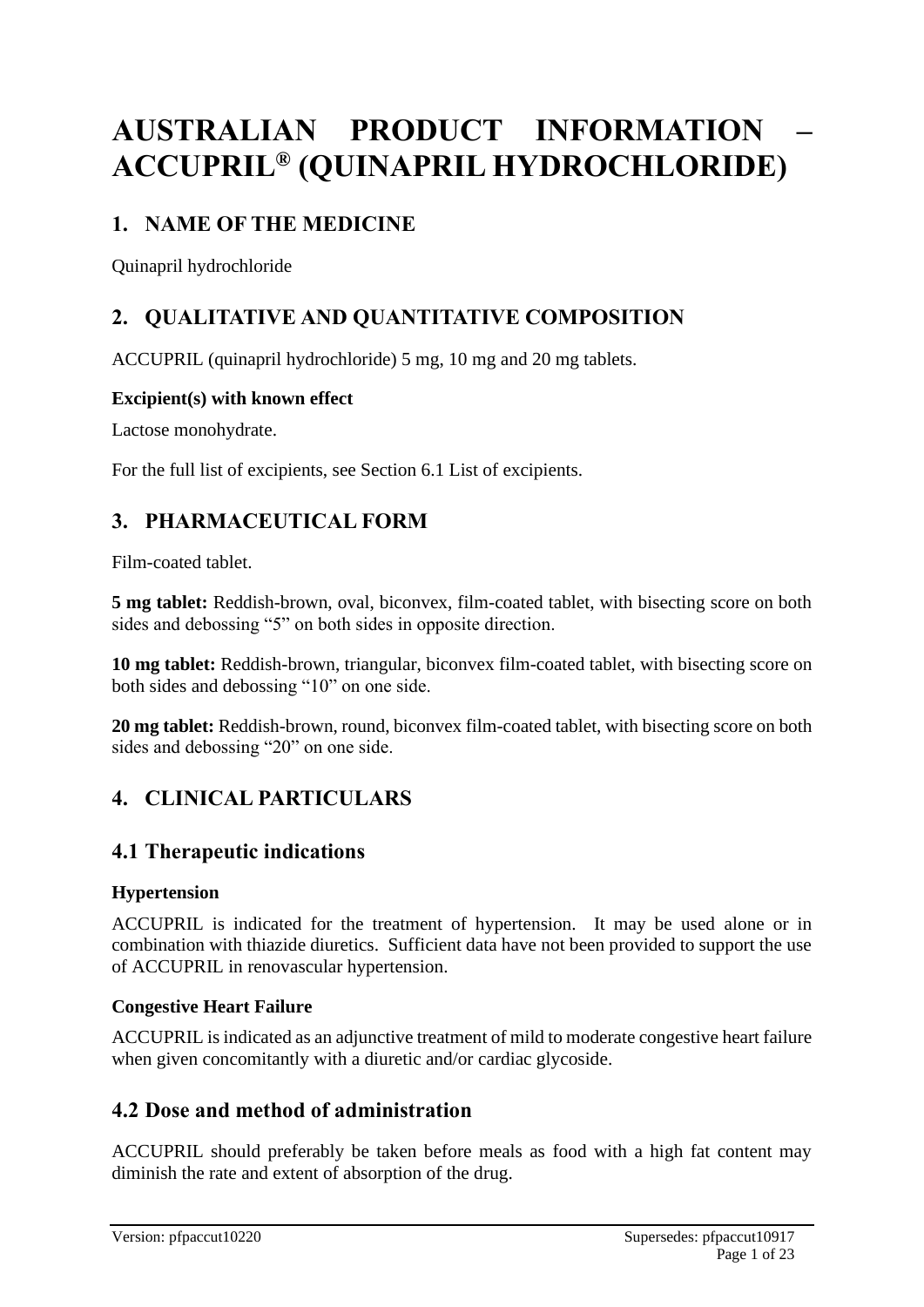### **Hypertension**

### **Monotherapy**

The recommended initial dosage of ACCUPRIL in patients not on diuretics is 5 to 10 mg once daily. Dosage should be adjusted according to blood pressure response measured at peak (2 to 6 hours after dosing) and trough (predosing). Generally, dosage adjustments should be made at intervals of at least 4 weeks. Most patients have required dosages of 10 to 40 mg/day, given as a single dose or in two equally divided doses. In some patients treated once daily, the antihypertensive effect may diminish toward the end of the dosing interval. In such patients an increase in dosage or twice daily administration may be warranted. When a dose of 20 mg/day is reached without adequate response, a diuretic may be added (e.g. hydrochlorothiazide 12.5 or 25 mg) or if the dose is increased, optimal control may require twice daily medication.

### **Concomitant Diuretics**

If blood pressure is not adequately controlled with ACCUPRIL monotherapy, a diuretic may be added. In patients who are currently being treated with a diuretic, symptomatic hypotension occasionally can occur following the initial dose of ACCUPRIL. To reduce the likelihood of hypotension, the diuretic should, if possible, be discontinued 2 to 3 days prior to beginning therapy with ACCUPRIL (see Section 4.4 Special warnings and precautions for use). Then, if blood pressure is not controlled with ACCUPRIL alone, diuretic therapy should be resumed.

If the diuretic cannot be discontinued, an initial dose of 2.5 to 5 mg ACCUPRIL should be used with careful medical supervision for several hours and until blood pressure has stabilised.

The dosage should subsequently be titrated (as described above) to the optimal response (see Section 4.5 Interactions with other medicines and other forms of interactions).

### **Use in Renal Impairment**

Kinetic data indicate that the apparent elimination half-life of quinaprilat increases as creatinine clearance decreases. Recommended starting doses, based on clinical and pharmacokinetic data from patients with renal impairment, are as follows:

| <b>Creatinine Clearance</b>                                           | Maximum Recommended<br><b>Initial Dose</b>                                                              |
|-----------------------------------------------------------------------|---------------------------------------------------------------------------------------------------------|
| $>60$ mL/min<br>$30 - 60$ mL/min<br>$10 - 30$ mL/min<br>$<$ 10 mL/min | $10 \text{ mg}$<br>$5 \text{ mg}$<br>$2.5 \text{ mg}$<br>Insufficient data for<br>dosage recommendation |

Patients should subsequently have their dosage titrated (as described above) to the optimal response.

# **Use in the Elderly (≥65 years)**

The recommended initial dosage of ACCUPRIL in elderly patients is 10 mg given once daily followed by titration (as described above) to the optimal response.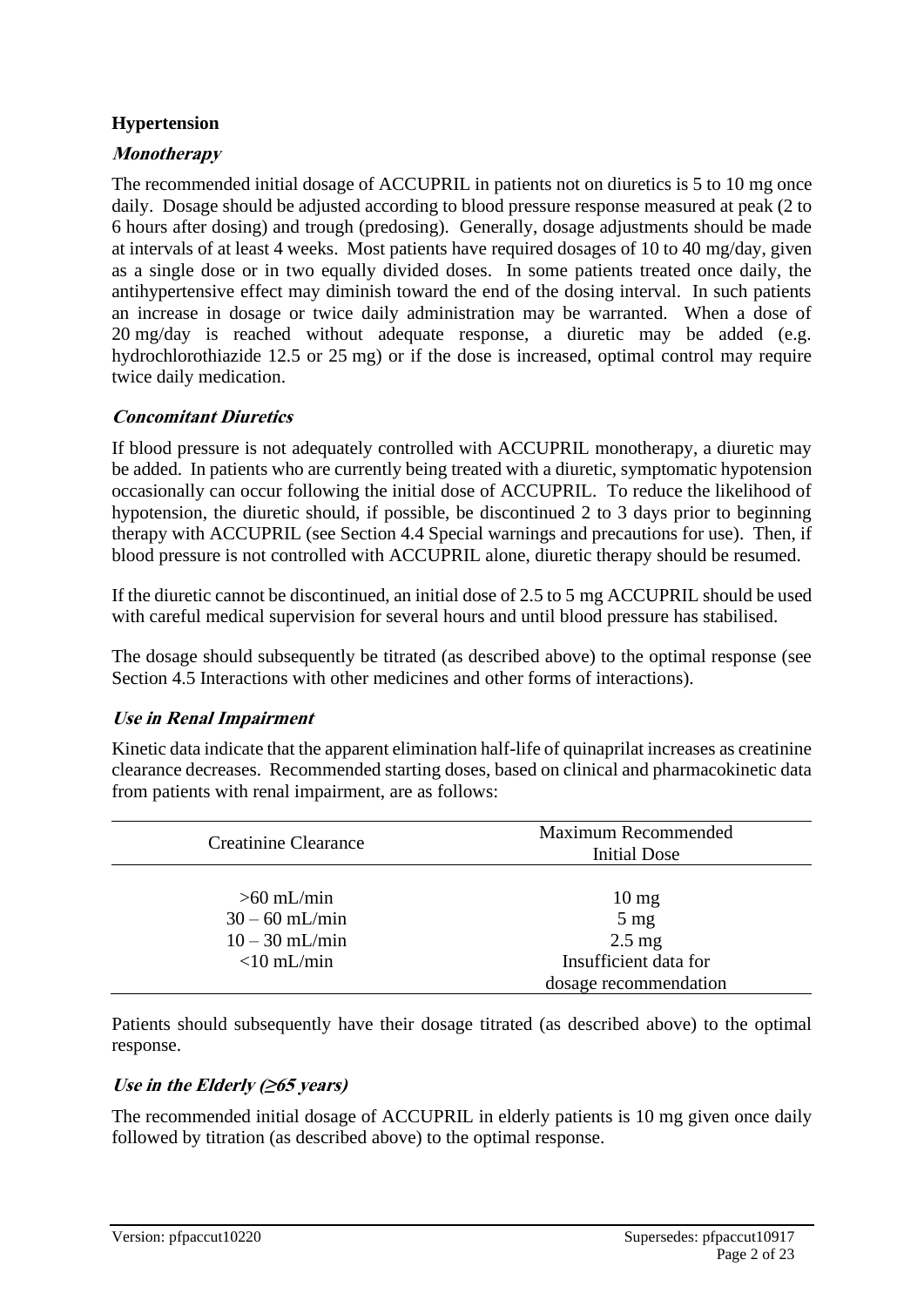### **Congestive Heart Failure**

ACCUPRIL is indicated as an adjunctive therapy with diuretics and/or cardiac glycosides. The recommended initial dosage in patients with congestive heart failure is a single 5 mg dose following which the patient should be monitored closely for symptomatic hypotension. If the initial dose of ACCUPRIL is well tolerated, patients may be titrated slowly at weekly intervals given as a divided dose twice a day up to 20 mg/day. Those patients who have received 10 mg twice daily during 1 month with satisfactory response may be transferred to 20 mg once daily. Few patients may require 40 mg/day given in two doses. Titration to higher doses should cease after an effective dose is reached or undesirable hypotension, or orthostatis, or azotaemia prohibits reaching this dose (see Section 4.4 Special warnings and precautions for use). Patients can normally be maintained effectively on doses of 10 to 20 mg/day given as 1 or 2 doses. ACCUPRIL should always be given with concomitant diuretic and/or cardiac glycoside therapy.

Following the initial dose of ACCUPRIL, the patient should be observed under medical supervision for at least 2 hours for the presence of hypotension or orthostasis and, if present, until blood pressure stabilises. The appearance of hypotension, orthostasis, or azotaemia early in dose titration should not preclude further careful dose titration. Consideration should be given to reducing the dose of concomitant diuretics.

### **Dosage Adjustment in Patients with Heart Failure and Renal Impairment or Hyponatraemia**

Pharmacokinetic data indicate that quinapril elimination is dependent on level of renal function in patients with heart failure and renal impairment. The recommended initial dose of ACCUPRIL is 5 mg in patients with creatinine clearance above 30 mL/min and 2.5 mg in patients with a creatinine clearance of 10 to 30 mL/min. There is insufficient data for dosage recommendation in patients with creatinine clearance less than 10 mL/min (see Section 4.5 Interactions with other medicines and other forms of interactions).

# **4.3 Contraindications**

ACCUPRIL is contraindicated in:

- Patients who are hypersensitive to quinapril or any of the other ingredients in the tablet.
- Patients with a history of hereditary and/or idiopathic angioedema or angioedema associated with previous treatment with an ACE inhibitor.
- Combination with sacubitril/valsartan due to the increased risk of angioedema.
- Severe renal artery stenosis.
- Patients haemodialysed using high-flux polyacrylonitrile ('AN69') membranes (see Section 4.4 Special warnings and precautions for use - Anaphylactoid Reactions During Haemodialysis).
- Pregnancy (see Section 4.6 Fertility, pregnancy and lactation Use in pregnancy). Women who intend to become pregnant, or of childbearing potential, unless on an effective contraceptive and highly unlikely to conceive.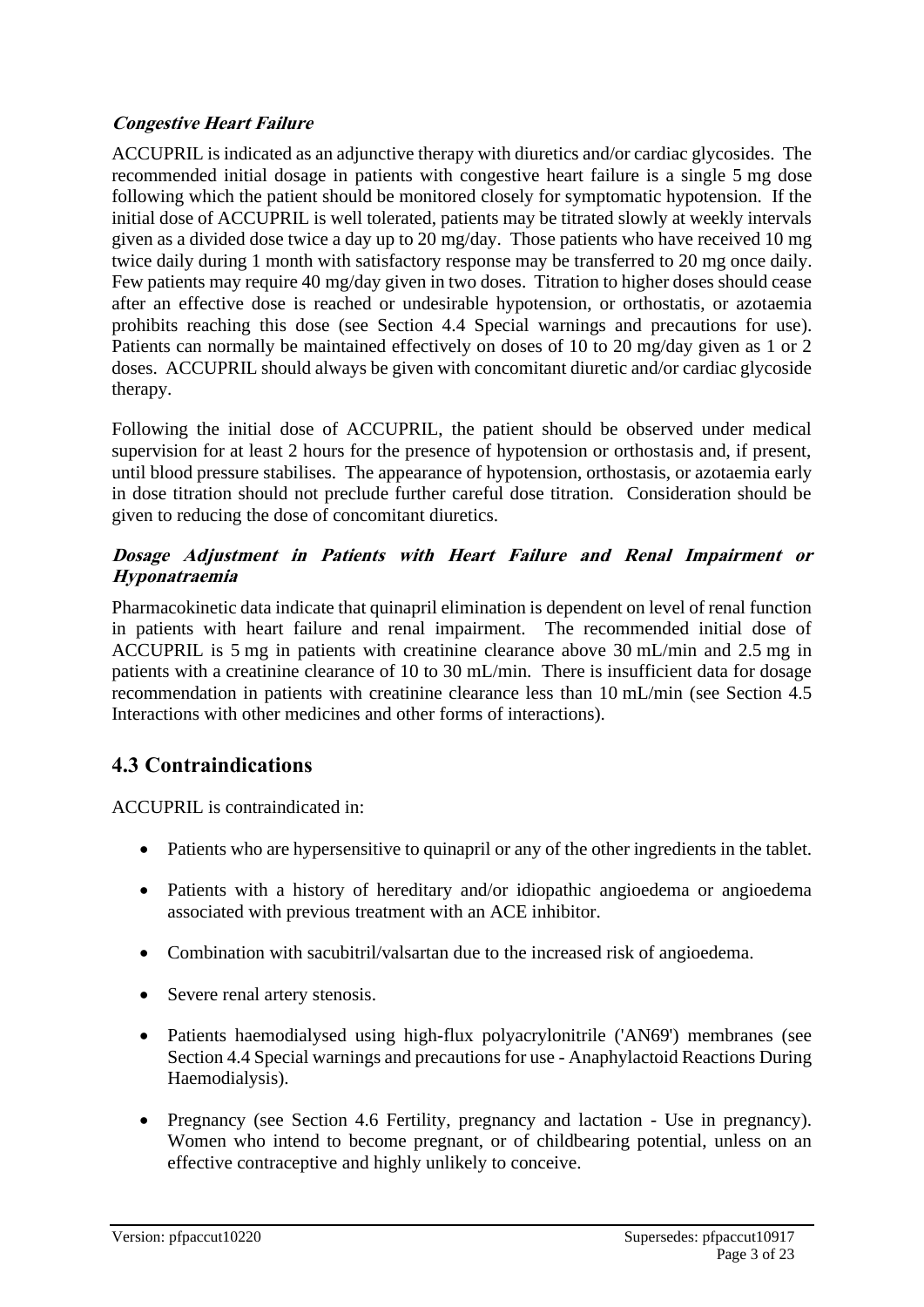Do not administer ACCUPRIL in combination with aliskiren in:

- Patients with diabetes.
- Patients with moderate to severe kidney insufficiency (GFR  $\langle 60 \text{ mL/min}/1.73 \text{ m}^2 \rangle$ .
- Patients with hyperkalaemia (>5 mmol/L).
- Congestive heart failure patients who are hypotensive.

Do not administer ACCUPRIL in combination with angiotensin receptor blockers or other ACE inhibitors in:

- Diabetic patients with end organ damage.
- Patients with moderate to severe kidney insufficiency (GFR <60 mL/min/1.73 m<sup>2</sup>).
- Patients with hyperkalaemia  $(5 \text{ mmol/L})$ .
- Congestive heart failure patients who are hypotensive.

# **4.4 Special warnings and precautions for use**

### **Angioedema**

Since 1984, severe life-threatening angioedema has been reported with most of the ACE inhibitors. The overall incidence with some of the ACE inhibitors is approximately 0.1 to 0.2%. The aetiology is thought to be non-immunogenic and may be related to accentuated bradykinin activity. Usually the angioedema is nonpitting oedema of the skin, mucous membrane or subcutaneous tissue.

The onset of angioedema associated with the use of ACE inhibitors may be delayed for weeks or months. Patients may have multiple episodes of angioedema with long symptom-free intervals. Angioedema may occur with or without urticaria.

Angioedema of the face, extremities, lips, tongue, glottis, and/or larynx has been reported in patients treated with ACE inhibitors. In such cases the product should be promptly discontinued and the patient carefully observed until the swelling disappears. In instances where swelling is confined to the face and lips, the condition generally resolves without treatment although antihistamines have been useful in relieving symptoms. Angioedema associated with laryngeal oedema can be fatal or near fatal. There seems to be no difference in the incidence of angioedema in patients of either sex or in those with heart failure or hypertension. In the majority of reported cases the symptoms occurred during the first week of therapy.

In USA studies, black patients receiving ACE inhibitor monotherapy have been reported to have a higher incidence of angioedema compared to non-black patients. It should also be noted that, in controlled clinical trials conducted in Europe and North America, ACE inhibitors have an effect on blood pressure that is less in black patients than in non-black patients.

Patients taking concomitant mTOR inhibitor (e.g. temsirolimus) or concomitant DPP-IV inhibitor (e.g. vildagliptin) therapy or a neutral endopeptidase inhibitor may be at increased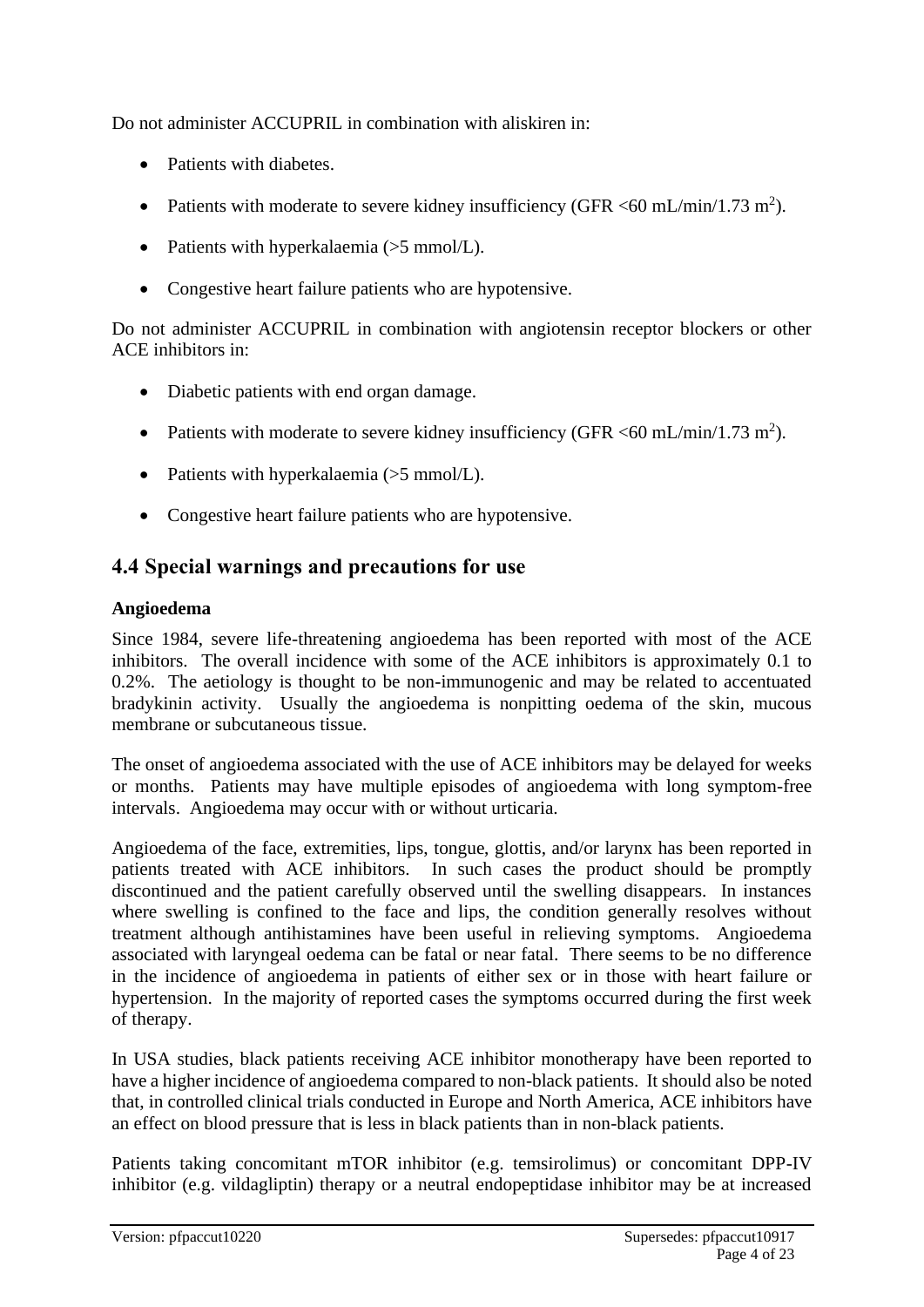risk for angioedema. Caution should be used when starting an mTOR inhibitor or a DPP-IV inhibitor or a neutral endopeptidase inhibitor (see Section 4.3 Contraindications) in a patient already taking an ACE inhibitor.

### **Intestinal Angioedema**

Intestinal angioedema has been reported in patients treated with ACE inhibitors. These patients presented with abdominal pain (with or without nausea or vomiting); in some cases there has been no prior history of facial angioedema and C-1 esterase levels were normal. The angioedema was diagnosed by procedures including abdominal CT scan or ultrasound, or at surgery, and symptoms resolved after stopping the ACE inhibitor. Intestinal angioedema should be included in the differential diagnosis of patients on ACE inhibitors presenting with abdominal pain.

Patients with a history of angioedema unrelated to ACE inhibitor therapy may be at increased risk of angioedema while receiving an ACE inhibitor.

There are reports where switching to another ACE inhibitor was followed by recurrence of oedema and others where it was not. Because of the potential severity of this rare event, another ACE inhibitor should not be used in patients with a history of angioedema to a drug of this class (see Section 4.3 Contraindications). Where involvement of tongue, glottis or larynx is likely to cause airway obstruction, appropriate therapy, including adrenaline and oxygen administration, should be carried out promptly or the patient hospitalised. Medical therapy of progressive angioedema should be aggressive. Failing a rapid response, oral/nasal intubation or securing an airway by surgical means (e.g. cricothyrotomy or tracheostomy) may be necessary followed by mechanical ventilation. Patients who respond to medical treatment should be observed carefully for a possible rebound phenomenon.

# **Hypotension**

Hypotension may occur in patients commencing treatment with ACE inhibitors. Excessive hypotension is rarely seen in uncomplicated hypertensive patients but is a possible consequence of use in patients with impaired renal function, in salt/volume depleted patients such as patients with renovascular hypertension, vomiting or diarrhoea, those treated vigorously with diuretics, or patients undergoing dialysis (see Section 4.5 Interactions with other medicines and other forms of interactions and Section 4.8 Adverse effects (undesirable effects)). In patients with severe congestive heart failure with or without associated renal insufficiency, excessive hypotension has been observed. This may be associated with syncope, neurological deficits, oliguria and/or progressive azotaemia, but rarely with acute renal failure and/or death. Because of the potential fall in blood pressure in these patients, therapy should be started at low doses under very close supervision. Such patients should be followed closely for the first 2 weeks of treatment and whenever the dosage is increased, or diuretic therapy is commenced or increased.

Similar considerations may apply to patients with ischaemic heart or cerebrovascular disease in whom an excessive fall in blood pressure could result in myocardial infarction or cerebrovascular accident. In all high risk patients, it is advisable to initiate treatment at lower dosages than those usually recommended for uncomplicated patients.

If hypotension occurs, the patient should be placed in a supine position and, if necessary, receive an intravenous infusion of normal saline. A transient hypotensive response is not a contraindication to further doses which usually can be given without difficulty once the blood pressure has increased after volume expansion.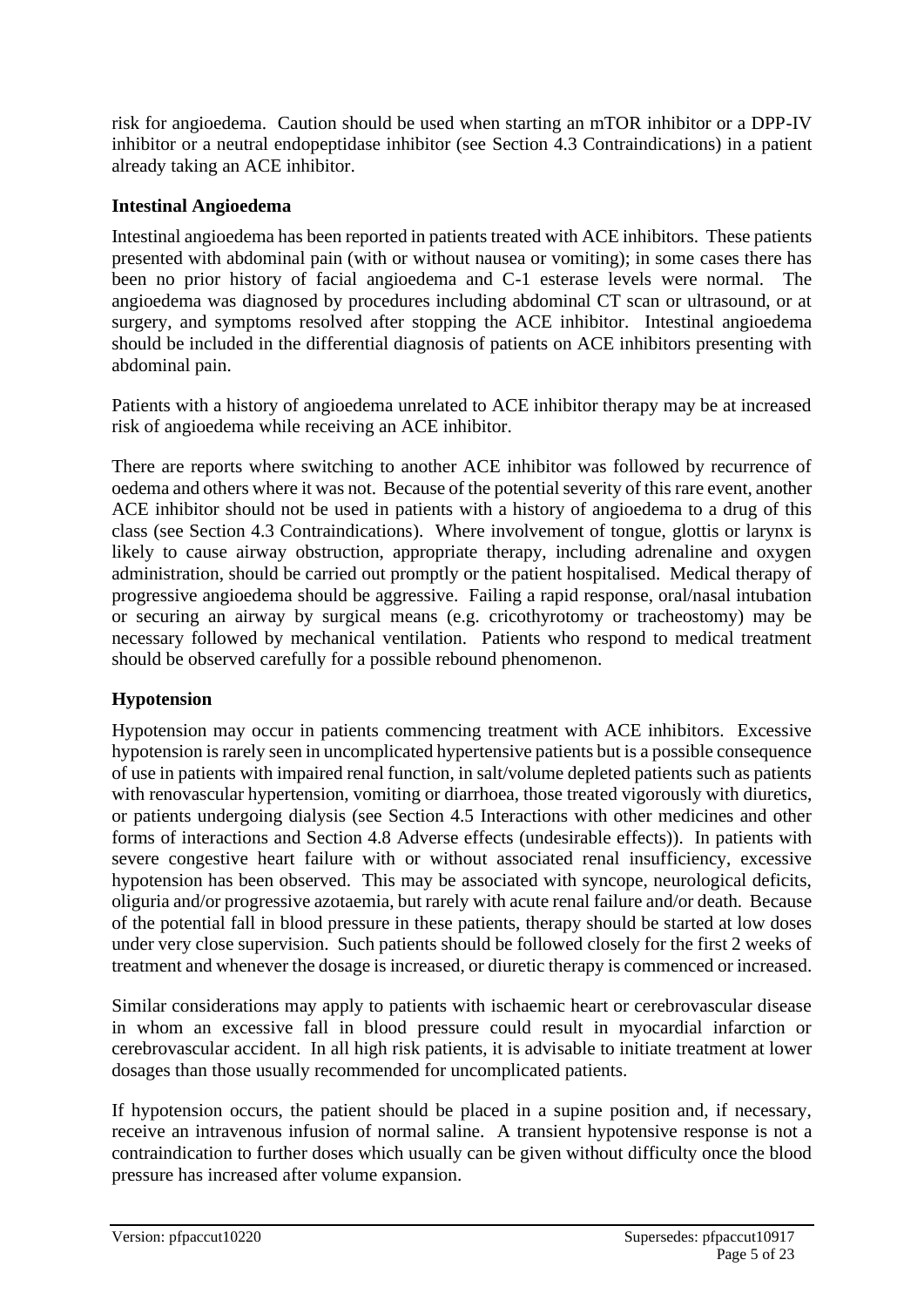Patients already receiving a diuretic when ACCUPRIL is initiated can develop symptomatic hypotension. In these patients it is important, if possible, to stop the diuretic for 2 to 3 days before starting ACCUPRIL. If blood pressure is not controlled with ACCUPRIL alone, the diuretic should be resumed. If it is not possible to withdraw diuretic therapy, begin ACCUPRIL at a low initial dose.

### **Anaphylactoid Reactions During Desensitisation**

Patients receiving ACE inhibitors during desensitising treatment with hymenoptera venom have sustained life-threatening anaphylactoid reactions. In the same patients, these reactions have been avoided when ACE inhibitors were temporarily withheld, but they have reappeared upon inadvertent rechallenge.

### **Anaphylactoid Reactions During LDL Apheresis**

Patients undergoing low-density lipoprotein apheresis with dextran-sulfate absorption when treated concomitantly with an ACE inhibitor, have reported anaphylactoid reactions.

### **Anaphylactoid Reactions During Haemodialysis**

Clinical evidence has shown that patients haemodialysed using certain high-flux membranes (such as polyacrylonitrile membranes) are likely to experience anaphylactoid reactions with concomitant ACE inhibitor treatment. This combination should therefore not be used (see Section 4.3 Contraindications). The use of either alternative antihypertensive drugs, or alternative membranes for haemodialysis is recommended (e.g. cuprophane or polysulphone PSF).

### **Fetal/Neonatal Morbidity and Mortality**

See Section 4.6 Fertility, pregnancy and lactation - Use in pregnancy.

# **Cough**

Cough has been reported with the use of ACE inhibitors, including quinapril. Characteristically, the cough is persistent, dry, non-productive and resolves after discontinuation of therapy. The frequency of reports has been increasing since cough was first recognised as a side effect of ACE inhibitor therapy. In various studies, the incidence of cough varies between 2% to 15% depending on the drug, dosage and duration of use. ACE inhibitorinduced cough should be considered as part of the differential diagnosis of cough.

The cough is often worse when lying down or at night, and has been reported more frequently in women (who account for two-thirds of the reported cases). Patients who cough may have increased bronchial reactivity compared to those who do not. The observed higher frequency of this side effect in non-smokers may be due to a higher level of tolerance in smokers to cough.

The cough is most likely due to stimulation of the pulmonary cough reflex by kinins (bradykinin) and/or prostaglandins which accumulate because of ACE inhibition. Once a patient has developed intolerable cough, an attempt may be made to switch the patient to another ACE inhibitor; the reaction may recur but this is not invariably the case. A change to another class of drug may be required in severe cases.

# **Hypoglycaemia and Diabetes**

ACE inhibitors have been associated with hypoglycaemia in diabetic patients on insulin or oral hypoglycaemic agents; closer monitoring of diabetic patients may be required.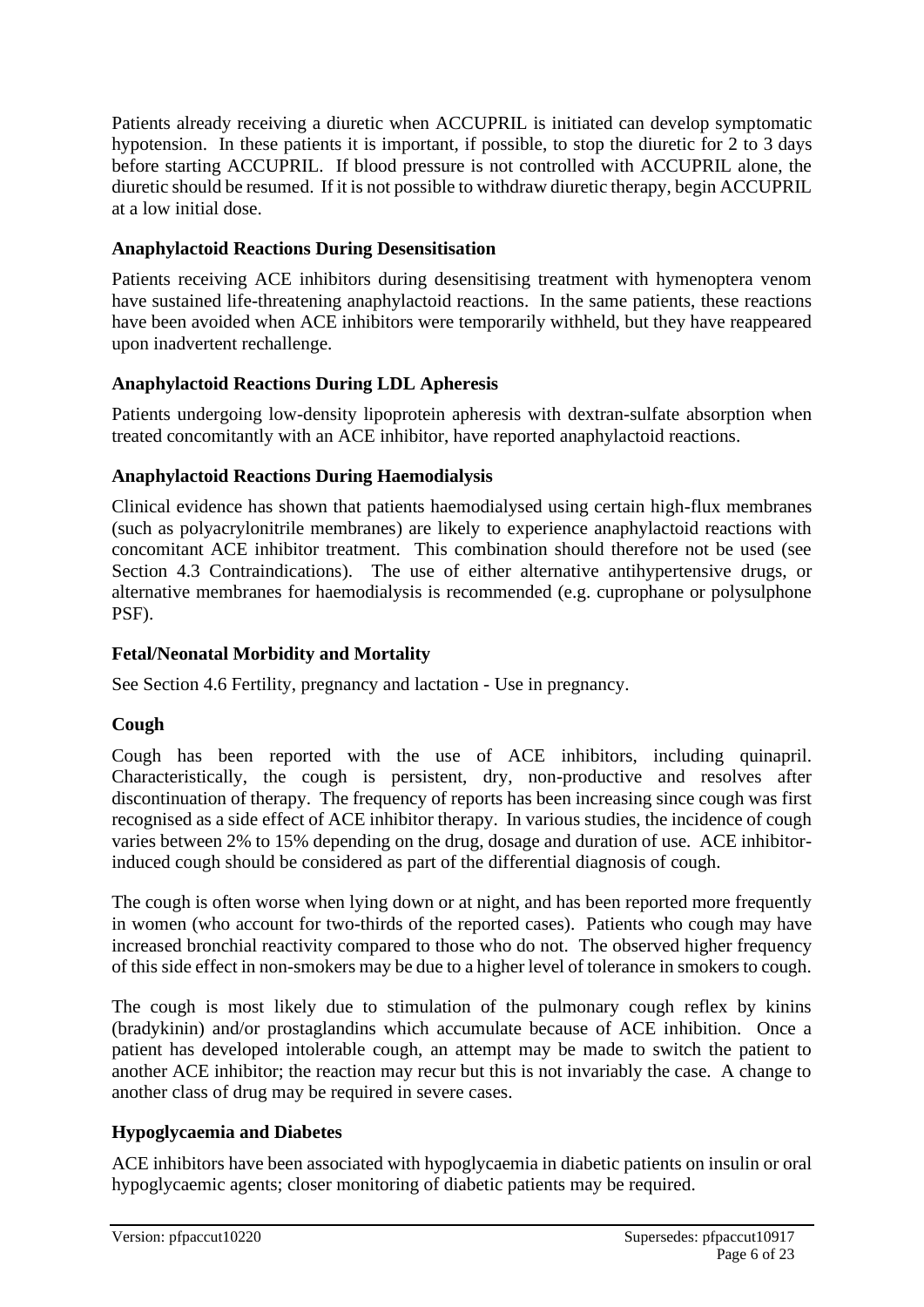### **Hyperkalaemia**

ACE inhibitors decrease the formation of angiotensin II, which results in decreased production of aldosterone and an increase in serum potassium levels (>5.5 mEq/L). Hyperkalaemia is more likely in patients with some degree of renal impairment, those taking concomitant potassium-sparing diuretics, potassium supplements, potassium-containing salt substitutes, or other drugs known to raise serum potassium levels. Diabetics and elderly patients particularly, may be at increased risk of hyperkalaemia. In some patients, hyponatraemia may co-exist with hyperkalaemia. It is recommended that patients undergoing ACE inhibitor treatment should have serum electrolytes (including potassium, sodium and urea) measured from time to time (see Section 4.5 Interactions with other medicines and other forms of interactions). This is more important in patients taking diuretics. When administered concomitantly, quinapril may reduce the hypokalaemia induced by thiazide diuretics.

### **Hyponatraemia and Syndrome of Inappropriate Anti-diuretic Hormone (SIADH)**

Syndrome of Inappropriate Anti-diuretic Hormone (SIADH) and subsequent hyponatraemia has been observed in some patients treated with other ACE inhibitors. It is recommended that serum sodium levels be monitored regularly in the elderly and in other patients at risk of hyponatraemia.

#### **Neutropenia/Agranulocytosis**

Agranulocytosis and bone marrow depression (including leucopenia/neutropenia) have been reported with ACE inhibitors. These have mostly occurred in patients with pre-existing impaired renal function, collagen vascular disease, immunosuppressant therapy or a combination of these complicating factors. Most episodes of leucopenia and neutropenia have been single, transient occurrences without any associated clinical symptoms. In addition, data to establish a causal relationship are currently lacking.

It is recommended that periodic monitoring of white blood cell counts should be considered in patients with collagen vascular disease, renal disease (serum creatinine  $\geq$ 180 µmol/L) and those on multiple drug therapy with agents known to be nephrotoxic or myelosuppressive.

#### **Dermatological Reactions**

Dermatological reactions characterised by maculopapular pruritic rashes and sometimes photosensitivity have been reported rarely with ACE inhibitors. Rare and sometimes severe skin reactions (e.g. lichenoid eruptions, psoriasis, pemphigus-like rash, rosacea, Stevens Johnson syndrome) have also been reported. A causal relationship is difficult to assess.

A cutaneous reaction to one ACE inhibitor may not occur with another drug of the same class. There have, however, been reports of cross-reactivity.

### **Taste Disturbance (Dysgeusia)**

The incidence of taste disturbance was reported to be high (up to 12.5%) with high doses of one ACE inhibitor, but the overall incidence for the class is probably low  $\langle 0.5\% \rangle$ . However, the relevant data are scarce and difficult to interpret.

Taste disturbance has been described as a suppression of taste or a metallic sensation in the mouth. The dysgeusia usually occurs in the first few weeks of treatment and may disappear within 1 to 3 months despite continued treatment.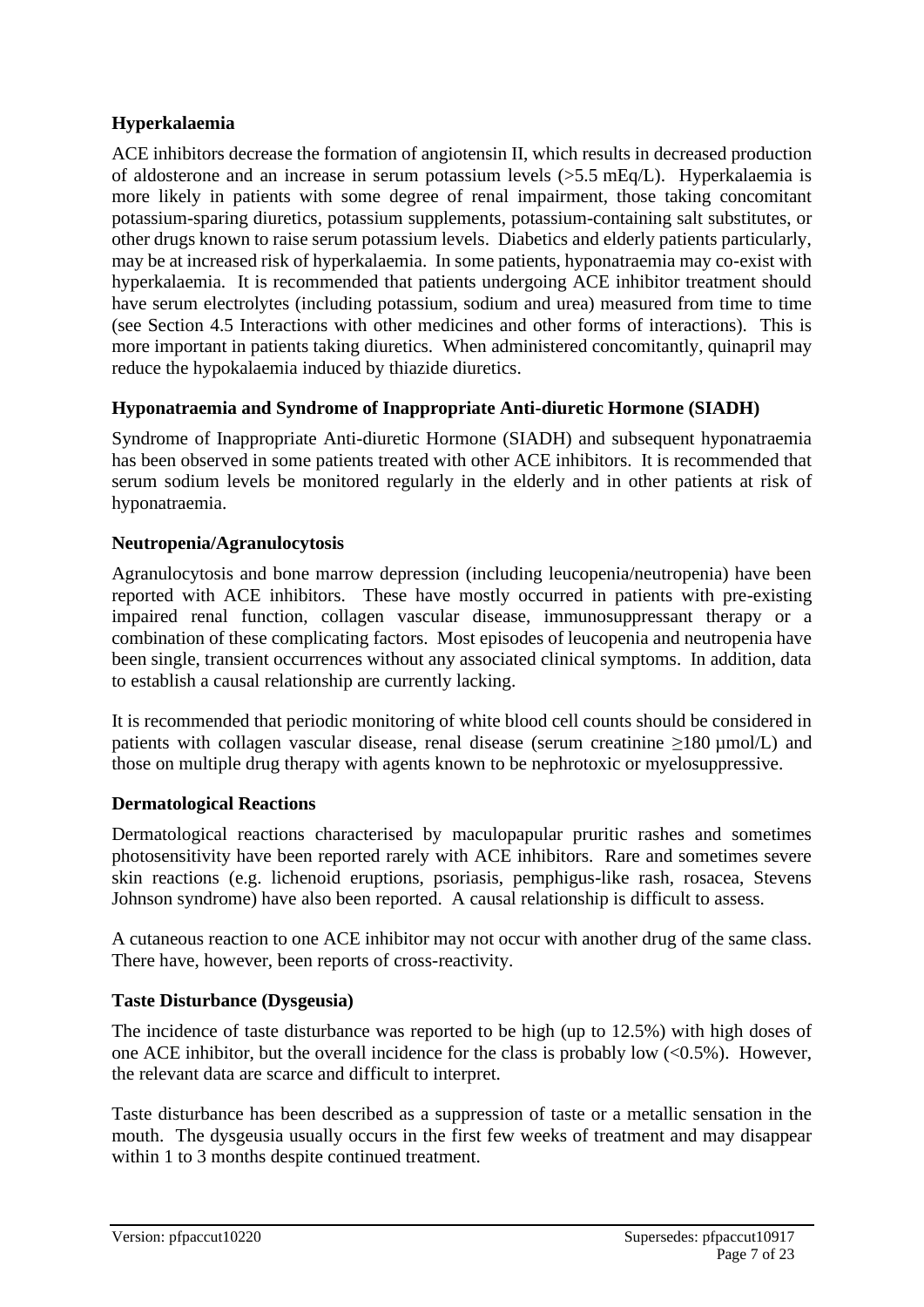#### **Surgery/Anaesthesia**

In patients undergoing major surgery or who require anaesthesia, hypotension due to anaesthetic agents may be greater in patients receiving ACE inhibitors because of interference with compensatory mechanisms associated with the renin-angiotensin system. If perioperative hypotension occurs, volume expansion would be required.

#### **Valvular Stenosis**

Patients with aortic stenosis are at a particular risk of decreased coronary perfusion and hypotension when treated with vasodilators. Vasodilators may tend to drop diastolic pressure, and hence coronary perfusion pressure, without producing the concomitant reduction in myocardial oxygen demand that normally accompanies vasodilatation. The true clinical importance of this concern is uncertain. Nevertheless, ACE inhibitors should be avoided in such patients.

#### **Concomitant use of ACE Inhibitors or Angiotensin Receptor Antagonists and Anti inflammatory Drugs and Thiazide Diuretics**

The use of an ACE inhibiting drug (ACE-inhibitor or angiotensin receptor antagonist) and an anti-inflammatory drug (NSAID or COX-2 inhibitor) and a thiazide diuretic at the same time increases the risk of renal impairment. This includes use in fixed-combination products containing more than one class of drug. Concomitant use of all three classes of these medications should be accompanied by increased monitoring of serum creatinine, particularly at the institution of the treatment. The concomitant use of drugs from these three classes should be used with caution particularly in elderly patients or those with pre-existing renal impairment.

#### **Dual Blockade of the Renin-Angiotensin-Aldosterone System (RAAS)**

As a consequence of inhibiting the RAAS, hypotension, syncope, hyperkalaemia, and changes in renal function (including acute renal failure) have been reported in susceptible individuals with congestive heart failure, especially if combining medicinal products that affect this system. Dual blockade of the RAAS with ACE-inhibitors, angiotensin receptor blockers or a direct renin inhibitor such as aliskiren, is associated with an increased risk of developing these conditions compared to monotherapy. Routine combination therapy with RAAS acting agents is not recommended and should be limited to individually defined cases with close monitoring of blood pressure, renal function and electrolyte levels (see Section 4.3 Contraindications).

#### **Use in hepatic impairment**

Hepatitis or hepatic failure have been rarely seen in clinical trials with quinapril, however, hepatitis (hepatocellular and/or cholestatic), elevations of liver enzymes and/or serum bilirubin have occurred during therapy with other ACE inhibitors in patients with or without pre-existing liver abnormalities. In most cases the changes were reversed on discontinuation of the drug. In patients with hepatic impairment from alcoholic cirrhosis, it has been shown that the halflife of quinapril was doubled in comparison to age-matched controlled volunteers. This indicates that liver metabolism is an important facet of quinapril metabolism. There was no alteration in the half-life of quinaprilat probably because renal excretion is its principal method of removal. The plasma quinaprilat levels were, however, lower than matched controls. The results suggested that not only the rate but also the extent of the conversion of quinapril to quinaprilat were impaired. Particularly in patients with severe hepatic insufficiency there may be a reduction in efficacy of quinapril due to failure of conversion to the active metabolite.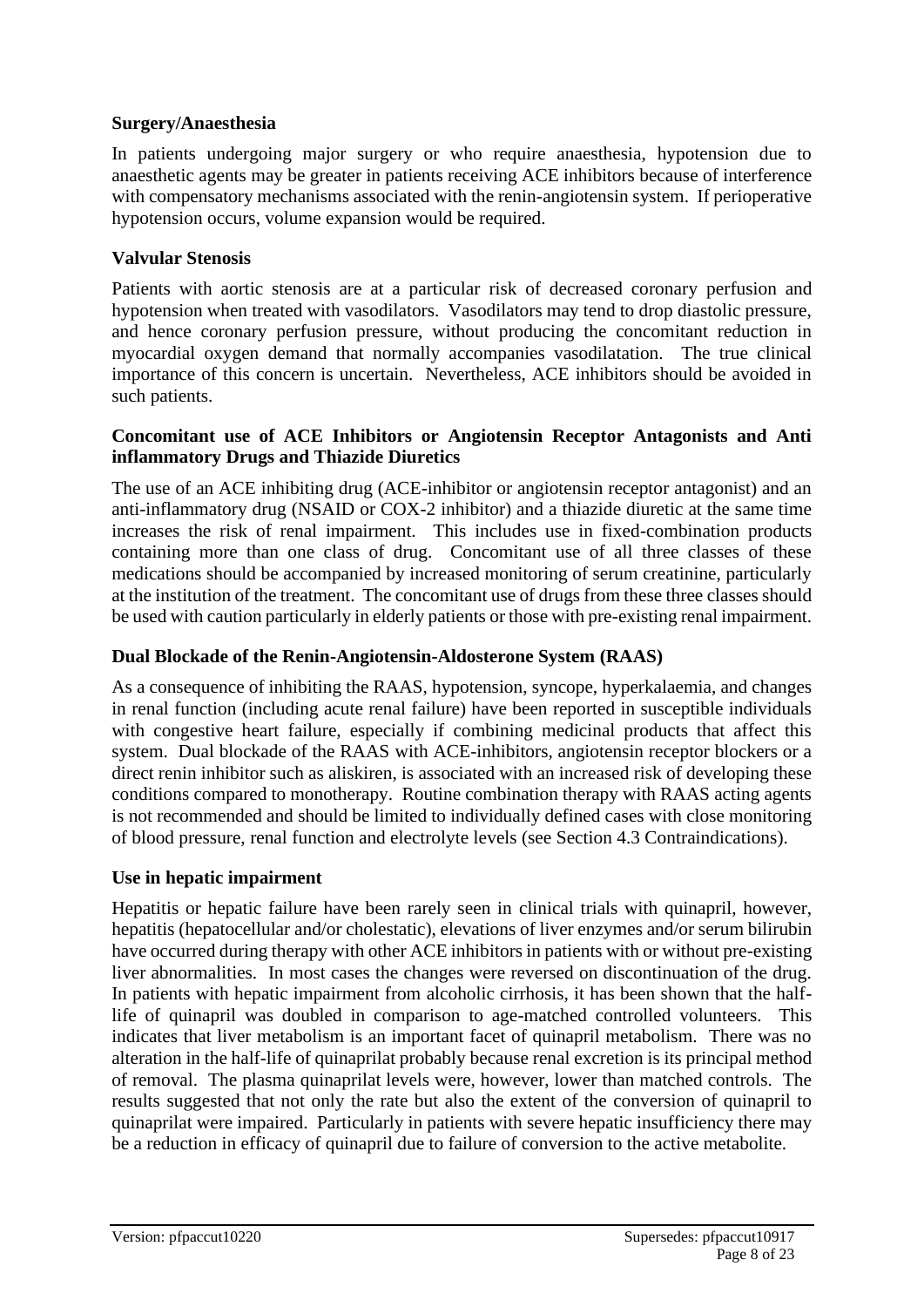Quinapril when combined with a diuretic should be used with caution in patients with impaired hepatic function or progressive liver disease since minor alterations of fluid and electrolyte balance may precipitate hepatic coma.

### **Use in renal impairment**

As a consequence of inhibiting the renin-angiotensin-aldosterone system, changes in renal function may be anticipated in susceptible individuals. In patients with severe heart failure whose renal function may depend on the activity of the renin-angiotensin-aldosterone system, treatment with ACE inhibitors, including ACCUPRIL, may be associated with oliguria and/or progressive azotaemia and rarely acute renal failure and/or death (see Section 4.8 Adverse effects (undesirable effects)).

In clinical studies in hypertensive patients with unilateral or bilateral renal artery stenosis, increases in blood urea nitrogen and serum creatinine have been observed in 20% of patients. These increases were usually reversible upon discontinuation of the ACE inhibitor. ACE inhibitors should not be used in patients with known or suspected renal artery stenosis (see Section 4.3 Contraindications). When an ACE inhibitor is given to a patient with stenosis of the renal artery supplying a solitary kidney or with bilateral renal artery stenosis, acute renal insufficiency may occur. ACE inhibition may also cause a decrease in renal function in patients with stenosis of the artery supplying a transplanted kidney. It is believed that renal artery stenosis reduces the pressure in the afferent glomerular arteriole, and transglomerular hydrostatic pressure is then maintained by angiotensin II-induced constriction of the efferent arteriole. When an ACE inhibitor is given, the efferent arteriole relaxes, glomerular filtration pressure falls and renal failure may result. The thrombotic occlusion of a stenosed renal artery can be precipitated by ACE inhibitors.

The half-life of quinaprilat is prolonged as creatinine clearance falls. Patients with a creatinine clearance of <60 mL/min require a lower initial dosage of quinapril (see Section 4.2 Dose and method of administration). These patients' dosage should be titrated upwards based upon therapeutic response, and renal function should be closely monitored although initial studies do not indicate that quinapril produces further deterioration in renal function.

In people with a creatinine clearance <40 mL/min/1.73 m<sup>2</sup>, quinaprilat did accumulate but not as much as would be suggested by the increased half-life (2.2 to 12 hours), implying that alternative methods of removal become important. Some hypertensive or heart failure patients with no apparent pre-existing renovascular disease have developed increases in blood urea nitrogen and serum creatinine, which is usually minor and transient. This is more likely to occur in patients with pre-existing renal impairment or in those on diuretics. Dosage reduction of the ACE inhibitor and/or discontinuation of the diuretic may be required.

If deterioration in renal function has occurred after treatment with one ACE inhibitor, then it is likely to be precipitated by another and in these patients usage of another class of antihypertensive agent would be preferable. Patients with unilateral renal artery disease present a special problem as deterioration of renal function may not be apparent from measurement of blood urea and serum creatinine.

Some ACE inhibitors have been associated with the occurrence of proteinuria (up to 0.7%) and/or decline in renal function in patients with one or more of the following characteristics: old age, pre-existing renal disease, concomitant treatment with potassium-sparing diuretics or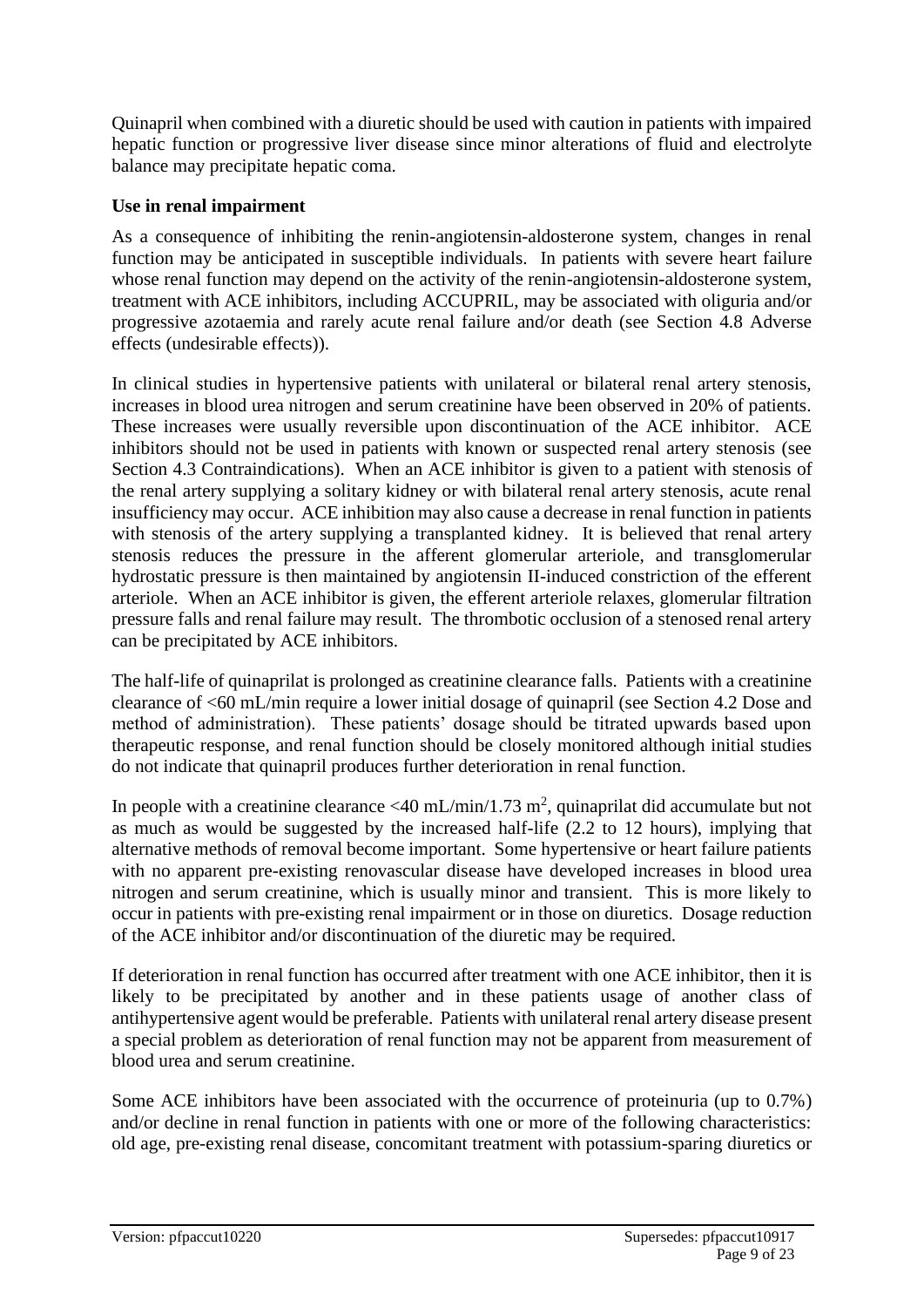high doses of other diuretics, limited cardiac reserve, or treatment with a non-steroidal antiinflammatory drug.

Evaluation of hypertensive patients should always include assessment of renal function (see Section 4.2 Dose and method of administration).

#### **Use in the elderly**

Elderly patients exhibited increased area under the plasma concentration time curve (AUC) and peak levels for quinaprilat compared to values observed in younger patients; this appeared to relate to decreased renal function rather than to age itself. In controlled and uncontrolled studies of ACCUPRIL where 918 (21%) patients were 65 years and older, no overall differences in effectiveness or safety were observed between older and younger patients. However, greater sensitivity of some older individual patients cannot be ruled out.

#### **Paediatric use**

The safety and effectiveness of ACCUPRIL in children have not been established.

#### **Effects on laboratory tests**

No data available.

# **4.5 Interactions with other medicines and other forms of interactions**

#### **Concomitant Diuretic Therapy**

When a diuretic is added to the therapy of a patient receiving an ACE inhibitor, the antihypertensive effect is usually additive. Patients on diuretics, especially those on recently instituted diuretic therapy or in those with intravascular volume depletion, may occasionally experience an excessive reduction of blood pressure after initiation of therapy with ACCUPRIL. The possibility of hypotensive effects with ACCUPRIL may be minimised by discontinuing the diuretic and ensuring adequate hydration and salt intake prior to initiation of treatment with ACCUPRIL. If it is not possible to discontinue the diuretic, the starting dose of ACCUPRIL should be reduced and the patient closely observed for several hours following the initial dose of the ACE inhibitor and until the blood pressure has stabilised (see Section 4.2 Dose and method of administration).

#### **Agents Increasing Serum Potassium**

ACCUPRIL can attenuate potassium loss caused by thiazide diuretics and increase serum potassium when used alone. The concomitant therapy of an ACE inhibitor with potassiumsparing diuretics (e.g. spironolactone, triamterene, or amiloride), potassium supplements, potassium-containing salt substitutes, or other drugs known to raise serum potassium levels can increase the risk of hyperkalaemia. Therefore if co-administration is indicated they should be used with caution and patient's serum potassium should be monitored frequently. In patients who are elderly or have compromised renal function, co-administration of an ACE inhibitor with sulfamethoxazole/trimethoprim has been associated with severe hyperkalaemia, which is thought to be due to trimethoprim. Quinapril and trimethoprim-containing products should therefore be co-administered with caution and with appropriate monitoring of serum potassium.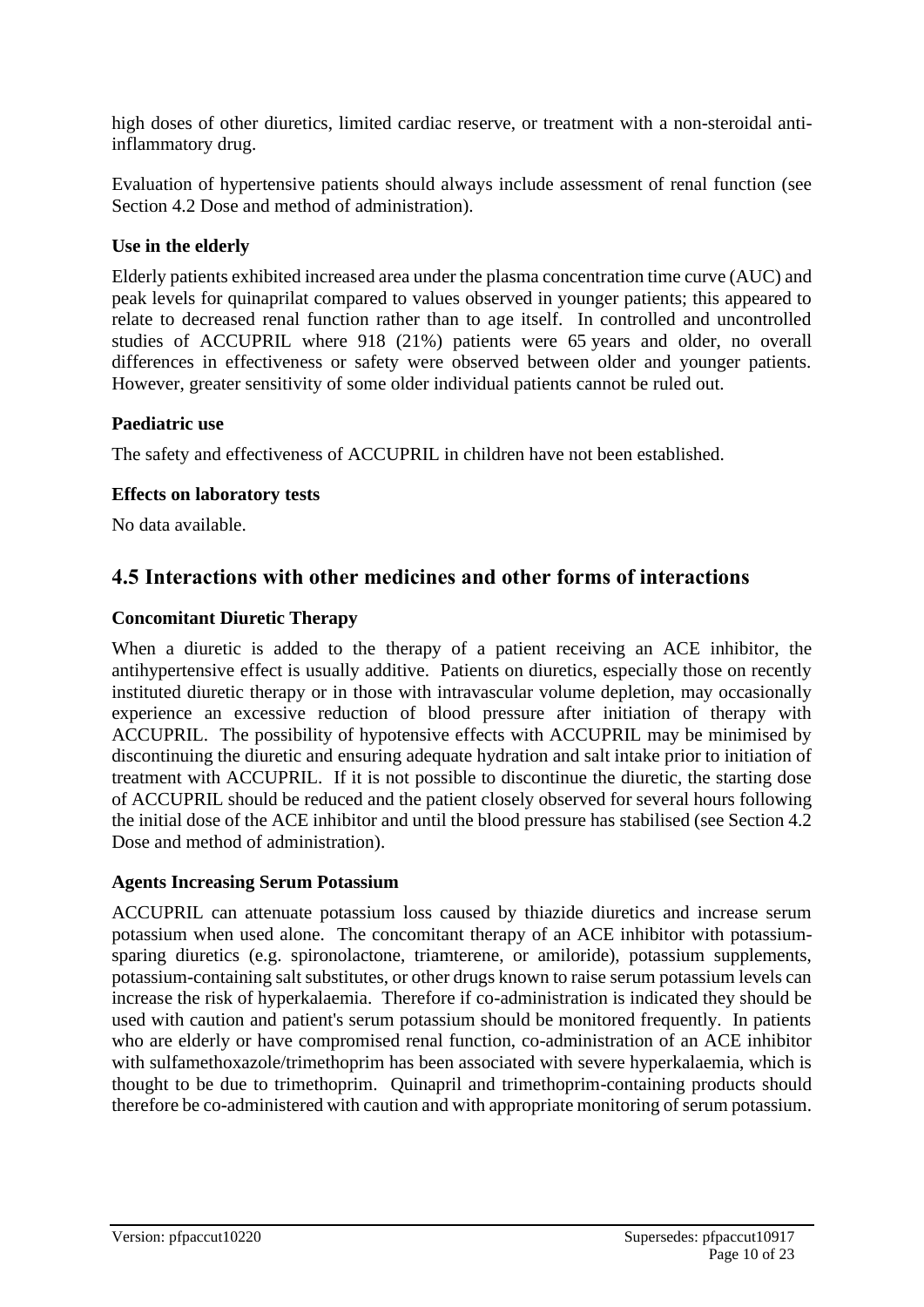### **Dual Blockade of the Renin-Angiotensin-Aldosterone System (RAAS)**

Dual blockade of the RAAS with angiotensin receptor blockers, ACE inhibitors, or aliskiren is associated with increased risks of hypotension, hyperkalaemia, and changes in renal function (including acute renal failure) compared to monotherapy. Closely monitor blood pressure, renal function and electrolytes in patients on ACCUPRIL and other agents that affect the RAAS (see Section 4.4 Special warnings and precautions for use).

Do not administer quinapril in combination with aliskiren in patients with diabetes, in patients with moderate to severe renal impairment (GFR  $\langle 60 \text{ mL/min/1.73 m}^2 \rangle$ , in patients with hyperkalaemia (>5 mmol/L) or in congestive heart failure patients who are hypotensive (see Section 4.3 Contraindications).

Do not administer quinapril in combination with angiotensin receptor blockers or other ACE inhibitors in diabetic patients with end organ damage, in patients with moderate to severe renal impairment (GFR <60 mL/min/1.73 m<sup>2</sup>), in patients with hyperkalaemia (>5 mmol/L) or in congestive heart failure patients who are hypotensive (see Section 4.3 Contraindications).

### **Tetracycline and Other Drugs that Interact with Magnesium**

Simultaneous administration of tetracycline with ACCUPRIL reduced the absorption of tetracycline by approximately 28% to 37%, possibly due to the high magnesium content in ACCUPRIL tablets. This interaction should be considered if co-prescribing ACCUPRIL and tetracycline or other drugs that interact with magnesium.

### **Lithium**

Increased serum lithium and symptoms of lithium toxicity have been reported in patients receiving lithium concomitantly with drugs which cause elimination of sodium, including ACE inhibitors. These drugs should be co-administered with caution and frequent monitoring of serum lithium levels is recommended. If a diuretic is also used, the risk of lithium toxicity may be increased.

### **Non-steroidal Anti-inflammatory Agents Including Selective Cyclooxygenase-2 Inhibitors (COX-2 Inhibitors)**

Non-steroidal anti-inflammatory drugs with prostaglandin synthetase inhibitory properties (e.g. indomethacin) may diminish the antihypertensive efficacy of concomitantly administered ACE inhibitors.

In patients who are elderly, volume-depleted (including those on diuretic therapy), or with compromised renal function, co-administration of NSAIDs, including selective COX-2 inhibitors, with ACE inhibitors, including quinapril, may result in deterioration of renal function, including possible acute renal failure. These effects are usually reversible. Monitor renal function periodically in patients receiving quinapril and NSAID therapy.

The antihypertensive effect of ACE inhibitors, including quinapril, may be attenuated by NSAIDs.

### **Other Drugs Known to Cause Angioedema**

Patients taking concomitant mTOR inhibitor (e.g. temsirolimus) or concomitant DPP-IV inhibitor (e.g. vildagliptin) therapy or a neutral endopeptidase inhibitor may be at increased risk for angioedema. Caution should be used when starting an mTOR inhibitor or a DPP-IV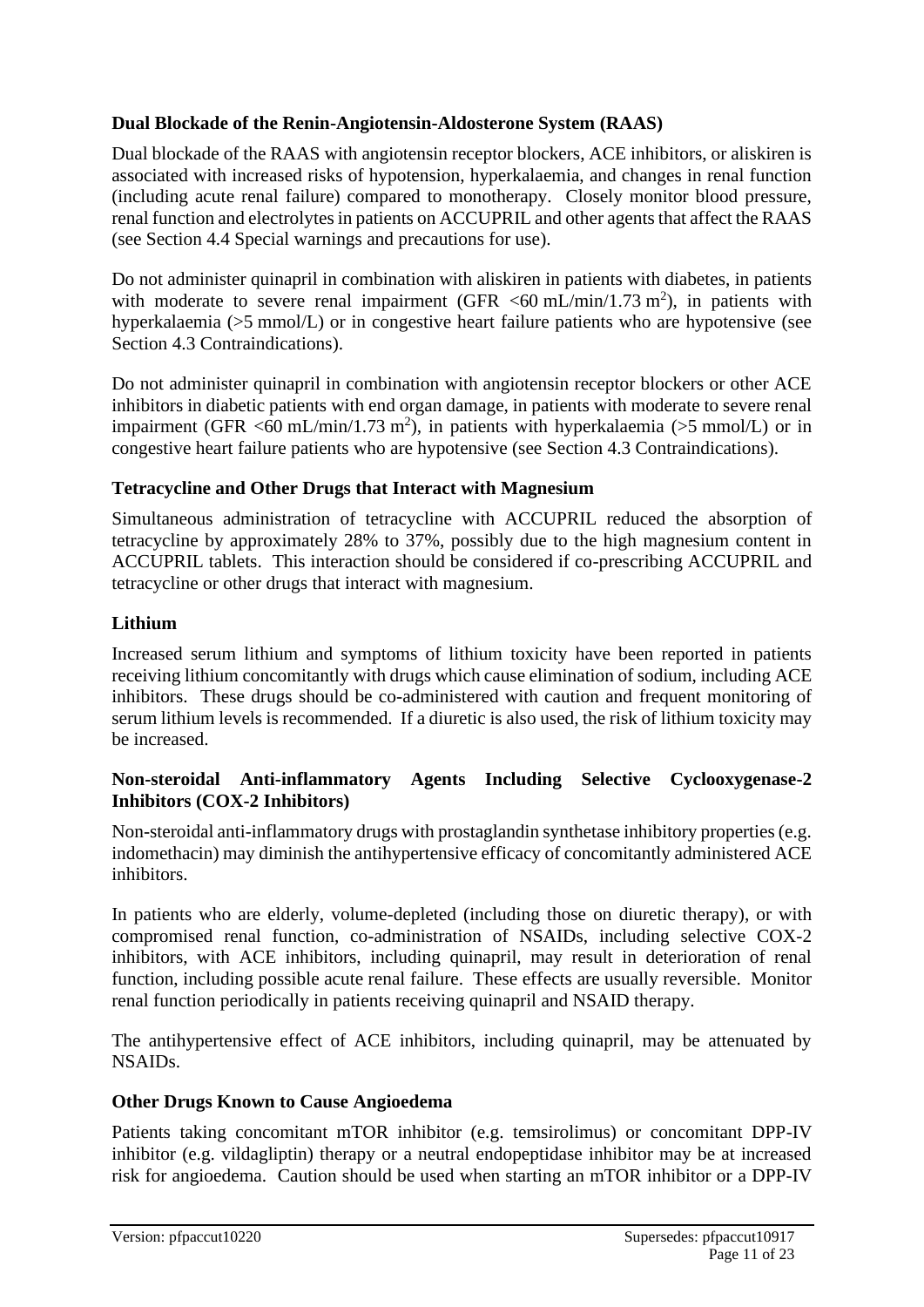inhibitor or a neutral endopeptidase inhibitor (see Section 4.3 Contraindications) in a patient already taking an ACE inhibitor.

#### **Agents Affecting Sympathetic Activity**

Agents affecting sympathetic activity (e.g. ganglionic blocking agents or adrenergic neurone blocking agents) may be used with caution. Beta-adrenergic blocking drugs will increase the antihypertensive effect of ACE inhibitors, and therefore the patient will need to be closely supervised.

#### **Other Agents**

Drug interaction studies of ACCUPRIL with other agents showed:

Multiple dose therapy with propranolol or cimetidine has no effect on the pharmacokinetics of single doses of ACCUPRIL.

The anticoagulant effect of a single dose of warfarin (measured by prothrombin time) was not significantly changed by ACCUPRIL co-administration twice daily.

ACCUPRIL treatment did not affect the pharmacokinetics of digoxin.

No pharmacokinetic interaction was observed when single doses of ACCUPRIL and hydrochlorothiazide were administered concomitantly.

# **4.6 Fertility, pregnancy and lactation**

#### **Effects on fertility**

There were no adverse effects on fertility or reproduction in rats at oral doses up to 100 mg/kg/day.

#### **Use in pregnancy – Pregnancy Category D**

As with all ACE inhibitors, ACCUPRIL is contraindicated in pregnancy (see Section 4.3 Contraindications). Pregnancy should be excluded before starting treatment with ACCUPRIL and avoided during the treatment. If a patient intends to become pregnant, treatment with ACE inhibitors must be discontinued and replaced by another form of treatment. When pregnancy is detected, the ACE inhibitor should be discontinued as soon as possible and arrangements for further care should be made.

Infants exposed to ACE inhibitors during pregnancy may be at an increased risk for malformations of the cardiovascular system and central nervous system. A historical cohort study in over 29,000 infants born to non-diabetic mothers has shown 2.7 times higher risk for congenital malformations in infants exposed to any ACE inhibitor during first trimester compared with no exposure. The risk ratios for cardiovascular and central nervous system malformations were 3.7 times (95% confidence interval 1.89 to 7.3) and 4.4 times (95% confidence interval 1.37 to 14.02) respectively, compared with no exposure.

Post-marketing experience with all ACE inhibitors suggest that exposure *in utero* may be associated with hypotension and decreased renal perfusion in the fetus. ACE inhibitors have been associated with fetal death *in utero*. Adverse effects appear to be most likely in the second and third trimesters.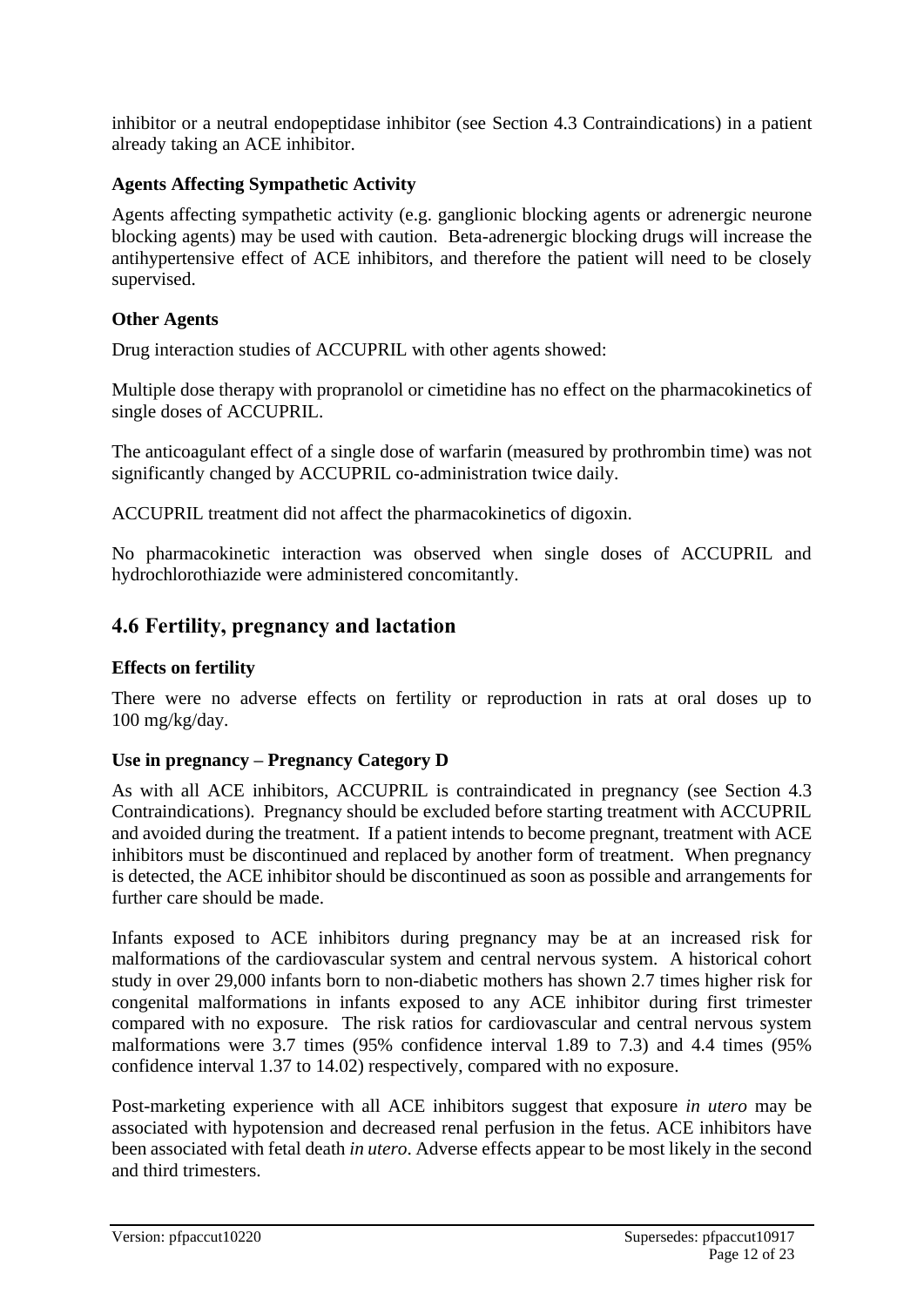There have also been reports of prematurity, hypotension, renal system disorders (including renal failure), skull hypoplasia, oligohydramnios, limb contractures, craniofacial deformities, hypoplastic lung development, intrauterine growth retardation, patent ductus arteriosus, fetal death and/or death in the newborn in association with the maternal use of ACE inhibitors.

Infants with a history of *in utero* exposure to ACE inhibitors should be closely observed for hypotension, oliguria and hyperkalaemia. If such complications occur, attention should be directed toward support of blood pressure and renal perfusion. Haemodialysis and peritoneal dialysis have little effect on the elimination of quinapril and quinaprilat.

#### **Use in lactation**

ACE inhibitors, including quinapril, are secreted in human milk to a limited extent. Because of the potential for serious reactions in nursing infants, ACCUPRIL should not be given to a nursing mother.

# **4.7 Effects on ability to drive and use machines**

The ability to engage in activities such as operating machinery or operating a motor vehicle may be impaired, especially when initiating ACCUPRIL therapy.

# **4.8 Adverse effects (undesirable effects)**

### **Hypertension**

ACCUPRIL has been evaluated for safety in 4960 subjects and patients and was well tolerated. Of these, 3203 patients including 655 elderly patients, participated in controlled clinical trials. ACCUPRIL has been evaluated for long-term safety in over 1400 patients treated for 1 year or more.

Adverse experiences were usually mild and transient in nature. Discontinuation of therapy because of adverse events was required in 4.7% of patients in placebo-controlled hypertension trials.

Adverse experiences probably or possibly related to therapy or of unknown relationship to therapy occurring in 1% or more of the 1563 patients in placebo-controlled hypertension trials who were treated with ACCUPRIL are shown in [Table 1.](#page-12-0)

#### <span id="page-12-0"></span>**Table 1: Adverse Events in Placebo-Controlled Trials**

|                        | <b>ACCUPRIL</b>    | Placebo            |
|------------------------|--------------------|--------------------|
|                        | $(n=1563)$         | $(n=579)$          |
|                        | Incidence          | Incidence          |
|                        | (Discontinuance) % | (Discontinuance) % |
| Headache               | 5.6(0.7)           | 10.9(0.7)          |
| <b>Dizziness</b>       | 3.9(0.8)           | 2.6(0.2)           |
| Fatigue                | 2.6(0.3)           | 1.0                |
| Coughing $\infty$      | 2.0(0.5)           | 0.0                |
| Nausea and/or vomiting | 1.4(0.3)           | 1.9(0.2)           |
| Abdominal pain         | 1.0(0.2)           | 0.7                |

∞ See Section 4.4 Special warnings and precautions for use - Cough.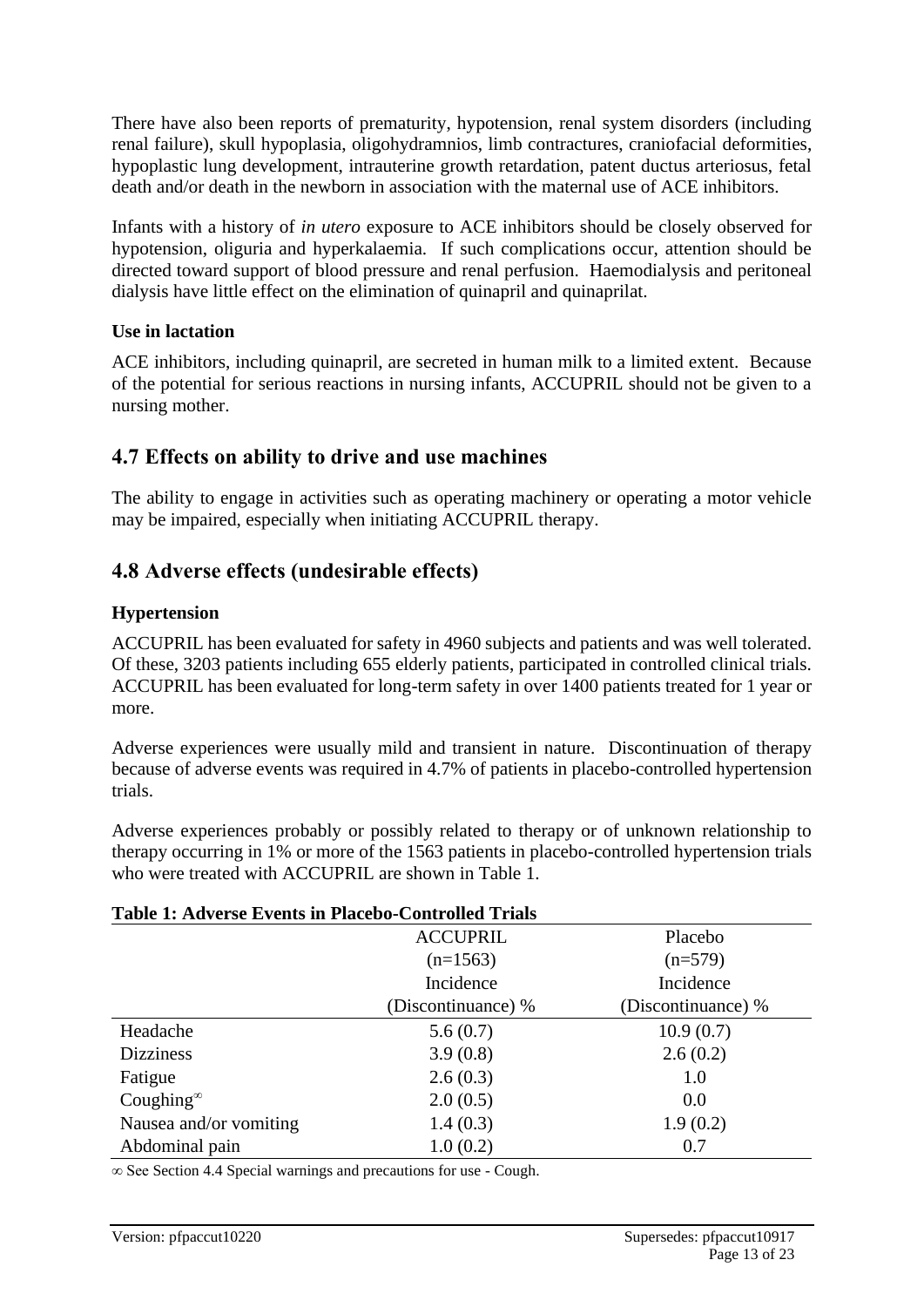### **Heart Failure**

ACCUPRIL has been evaluated for safety in 1222 ACCUPRIL treated patients. Of these, 632 patients participated in controlled trials. In placebo-controlled trials, discontinuation of therapy because of adverse events was required in 6.8% of patients with congestive heart failure.

Adverse experiences probably or possibly related or of unknown relationship to therapy occurring in 1% or more of the 585 patients in placebo-controlled congestive heart failure trials who were treated with ACCUPRIL are shown in [Table 2.](#page-13-0)

|                        | <b>ACCUPRIL</b>    | Placebo            |
|------------------------|--------------------|--------------------|
|                        | $(n=585)$          | $(n=295)$          |
|                        | Incidence          | Incidence          |
|                        | (Discontinuance) % | (Discontinuance) % |
| <b>Dizziness</b>       | 7.7(0.7)           | 5.1(1.0)           |
| Coughing $^{\infty}$   | 4.3(0.3)           | 1.4                |
| Hypotension            | 2.9(0.5)           | 1.0                |
| Fatigue                | 2.6(0.2)           | 1.4                |
| Nausea and/or vomiting | 2.4(0.2)           | 0.7                |
| Chest pain             | 2.4                | 1.0                |
| Dyspnoea               | 1.9(0.2)           | 2.0                |
| Diarrhoea              | 1.7                | 1.0                |
| Headache               | 1.7                | 1.0(0.3)           |
| Myalgia                | 1.5                | 2.0                |
| Rash                   | 1.4(0.2)           | 1.0                |
| Back pain              | 1.2                | 0.3                |

<span id="page-13-0"></span>

∞ See Section 4.4 Special warnings and precautions for use: Cough.

### **Hypertension and/or Heart Failure**

Clinical adverse experiences probably, possibly or definitely related, or of uncertain relationship to therapy occurring in 0.5% to  $\leq$ 1.0% (except as noted) of the patients with congestive heart failure or hypertension treated with ACCUPRIL (with or without concomitant diuretic) in controlled or uncontrolled trials (n=4847) and less frequent, clinically significant events seen in clinical trials or post-marketing experience listed by body system include those in [Table 3.](#page-13-1)

#### <span id="page-13-1"></span>**Table 3: Clinically Significant Events Seen in Clinical Trials of Post-Marketing Experience (Listed by Body System)**

| Blood and lymphatic system<br>disorders       | Agranulocytosis, haemolytic anaemia, thrombocytopenia                                                                                                 |
|-----------------------------------------------|-------------------------------------------------------------------------------------------------------------------------------------------------------|
| Cardiac disorders                             | Angina pectoris, cardiac rhythm disturbances, cardiogenic<br>shock, heart failure, hyperkalaemia, myocardial infarction,<br>palpitations, tachycardia |
| Congenital, familial and<br>genetic disorders | See Section 4.3 Contraindications and Section 4.6<br>Fertility, pregnancy and lactation - Use in pregnancy                                            |
| Eye disorders                                 | Amblyopia                                                                                                                                             |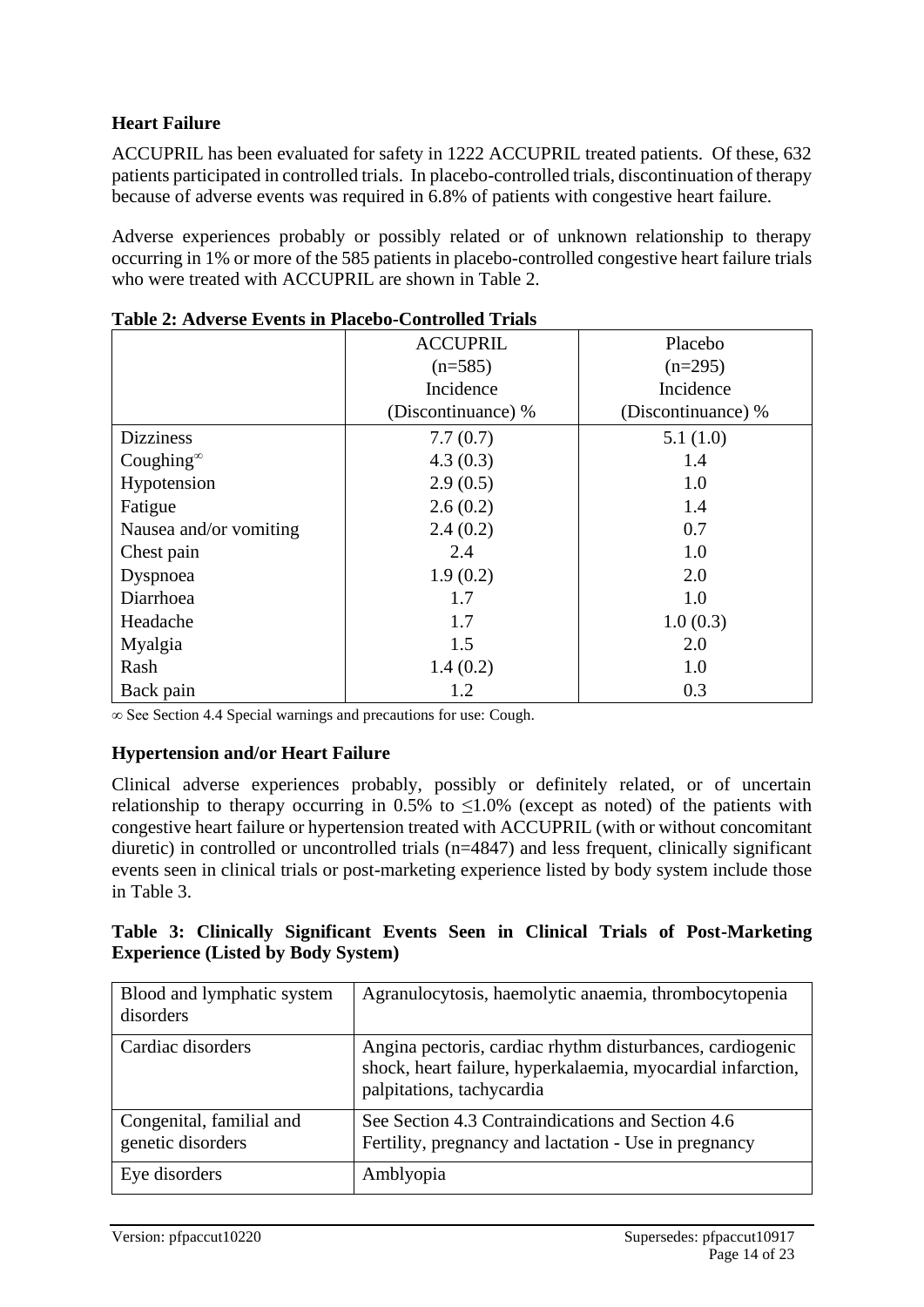| Gastrointestinal disorders                              | Constipation, dry mouth or throat, flatulence,<br>gastrointestinal haemorrhage, pancreatitis                                                                        |
|---------------------------------------------------------|---------------------------------------------------------------------------------------------------------------------------------------------------------------------|
| General disorders and<br>administration site conditions | Oedema (peripheral and generalised)                                                                                                                                 |
| Hepatobiliary disorders                                 | Hepatitis                                                                                                                                                           |
| Immune system disorders                                 | Anaphylactoid reactions                                                                                                                                             |
| Infections and infestations                             | Pharyngitis                                                                                                                                                         |
| Investigations                                          | Abnormal liver function tests                                                                                                                                       |
| Musculoskeletal and<br>connective tissue disorders      | Arthralgia                                                                                                                                                          |
| Nervous system disorders                                | Cerebrovascular accident, somnolence, vertigo                                                                                                                       |
| Psychiatric disorders                                   | Depression, nervousness                                                                                                                                             |
| Renal and urinary disorders                             | Acute renal failure, urinary tract infection, worsening renal<br>failure (see Section 4.4 Special warnings and precautions<br>for use)                              |
| Reproductive system and<br>breast disorders             | Impotence                                                                                                                                                           |
| Respiratory, thoracic and<br>mediastinal disorders      | Eosinophilic pneumonitis                                                                                                                                            |
| Skin and subcutaneous tissue<br>disorders               | Alopecia, angioedema <sup>#</sup> , dermatopolymyositis, exfoliative<br>dermatitis, increased perspiration, pemphigus,<br>photosensitivity reaction, pruritus, rash |
| Vascular disorders                                      | Hypertensive crisis, orthostatic hypotension, syncope,<br>vasodilatation                                                                                            |

# Angioedema (0.1%) was reported in patients receiving ACCUPRIL. Angioedema associated with laryngeal oedema may be fatal. If angioedema of the face, extremities, lips, tongue, glottis and/or larynx occurs, treatment with ACCUPRIL should be discontinued and appropriate therapy instituted immediately (see Section 4.4 Special warnings and precautions for use).

### **Table 4: Laboratory Findings**

| Haematology    | See Section 4.4 Special warnings and precautions for use                |
|----------------|-------------------------------------------------------------------------|
| Hyperkalaemia  | See Section 4.3 Contraindications and Section 4.4 Special warnings      |
|                | and precautions for use                                                 |
| Hyponatraemia  | See Section 4.4 Special warnings and precautions for use                |
| Creatinine and | Increases $(>1.25$ times the upper limit of normal) in serum creatinine |
| blood urea     | and blood urea nitrogen were observed in 2% and 2%, respectively, of    |
| nitrogen       | the patients treated with ACCUPRIL alone. Increases are more likely     |
|                | to occur in patients receiving concomitant diuretic therapy than in     |
|                | those on ACCUPRIL alone. These increases often reversed on              |
|                | continued therapy (see Section 4.4 Special warnings and precautions     |
|                | for use).                                                               |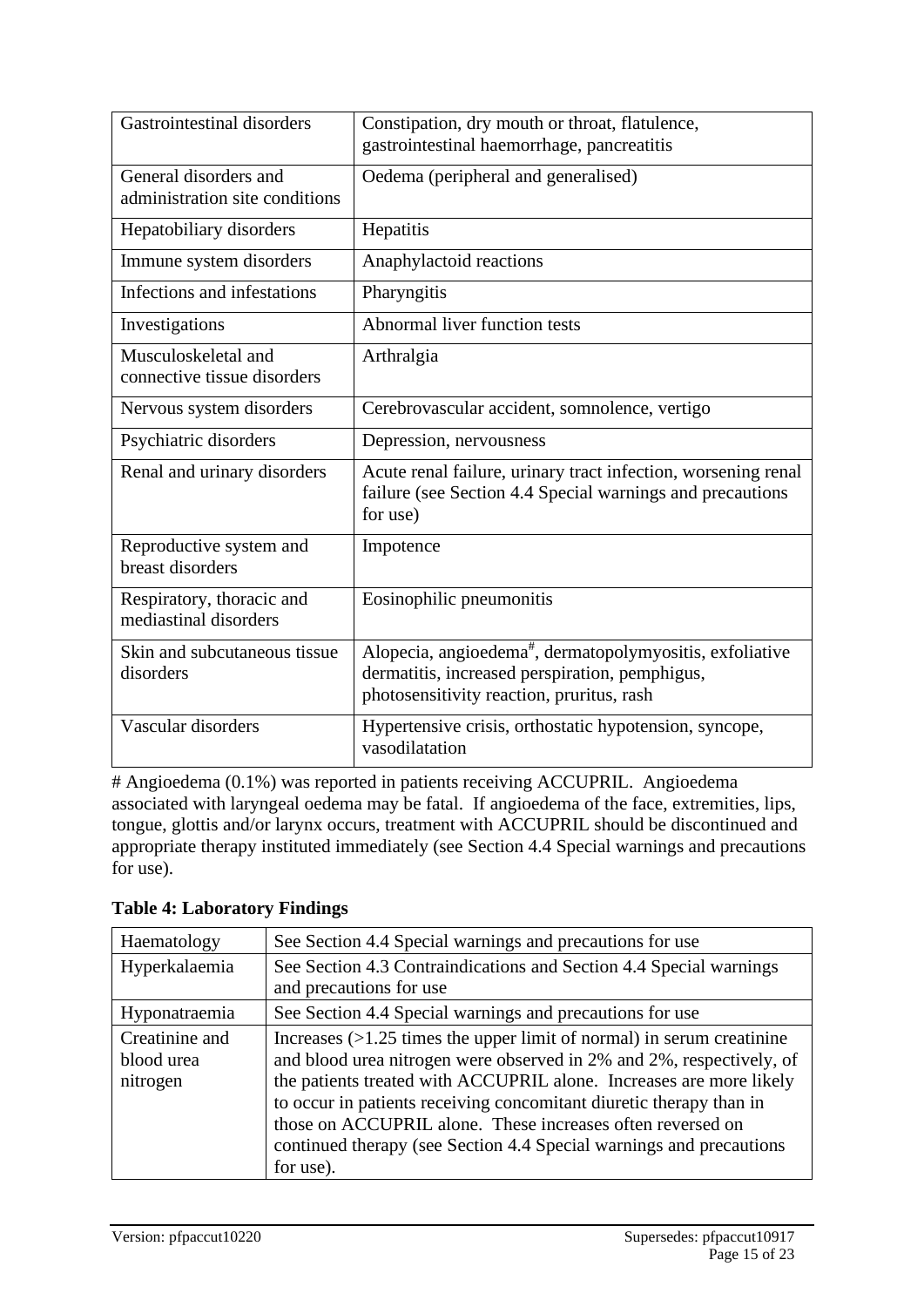#### **Reporting suspected adverse effects**

Reporting suspected adverse reactions after registration of the medicinal product is important. It allows continued monitoring of the benefit-risk balance of the medicinal product. Healthcare professionals are asked to report any suspected adverse reactions at [www.tga.gov.au/reporting](http://www.tga.gov.au/reporting-problems)[problems.](http://www.tga.gov.au/reporting-problems)

### **4.9 Overdose**

No specific information is available on the treatment of overdosage with quinapril.

#### **Signs and Symptoms**

The most likely clinical manifestation would be symptoms attributable to severe hypotension. Survival has been reported in a 24-year-old male who presented with acute renal failure after intentionally ingesting 150 to 200 mg of quinapril. The patient recovered without haemodialysis.

#### **Treatment of Overdosage**

Treatment is symptomatic and supportive, consistent with established medical care. Hypotension would normally be treated by intravenous volume expansion, such as an infusion of normal saline. Persistent hypotension should be treated by established procedures. Laboratory determinations of serum levels of quinapril and its metabolites are not widely available, and such determinations have, in any event, no established role in the management of quinapril overdose.

No data are available to suggest physiological manoeuvres (e.g. manoeuvres to change pH of the urine) that might accelerate elimination of quinapril and its metabolites would be effective.

Haemodialysis and peritoneal dialysis have little effect on the elimination of quinapril and quinaprilat.

For information on the management of overdose, contact the Poisons Information Centre on 13 11 26 (Australia).

# **5. PHARMACOLOGICAL PROPERTIES**

# **5.1 Pharmacodynamic properties**

#### **Mechanism of action**

Quinapril is deesterified to the principal metabolite, quinaprilat, which is an inhibitor of ACE activity in human subjects and animals. ACE is a peptidyl dipeptidase that catalyses the conversion of angiotensin I to the vasoconstrictor, angiotensin II. The effect of quinapril in hypertension appears to result primarily from the inhibition of circulating and tissue ACE activity, thereby reducing angiotensin II formation. Quinapril inhibits the elevation in blood pressure caused by intravenously administered angiotensin I, but has no effect on the pressor response to angiotensin II, noradrenaline or adrenaline. Angiotensin II also stimulates the secretion of aldosterone from the adrenal cortex, thereby facilitating renal sodium and fluid reabsorption. Reduced aldosterone secretion by quinapril may result in a small increase in serum potassium. In controlled hypertension trials, treatment with ACCUPRIL alone resulted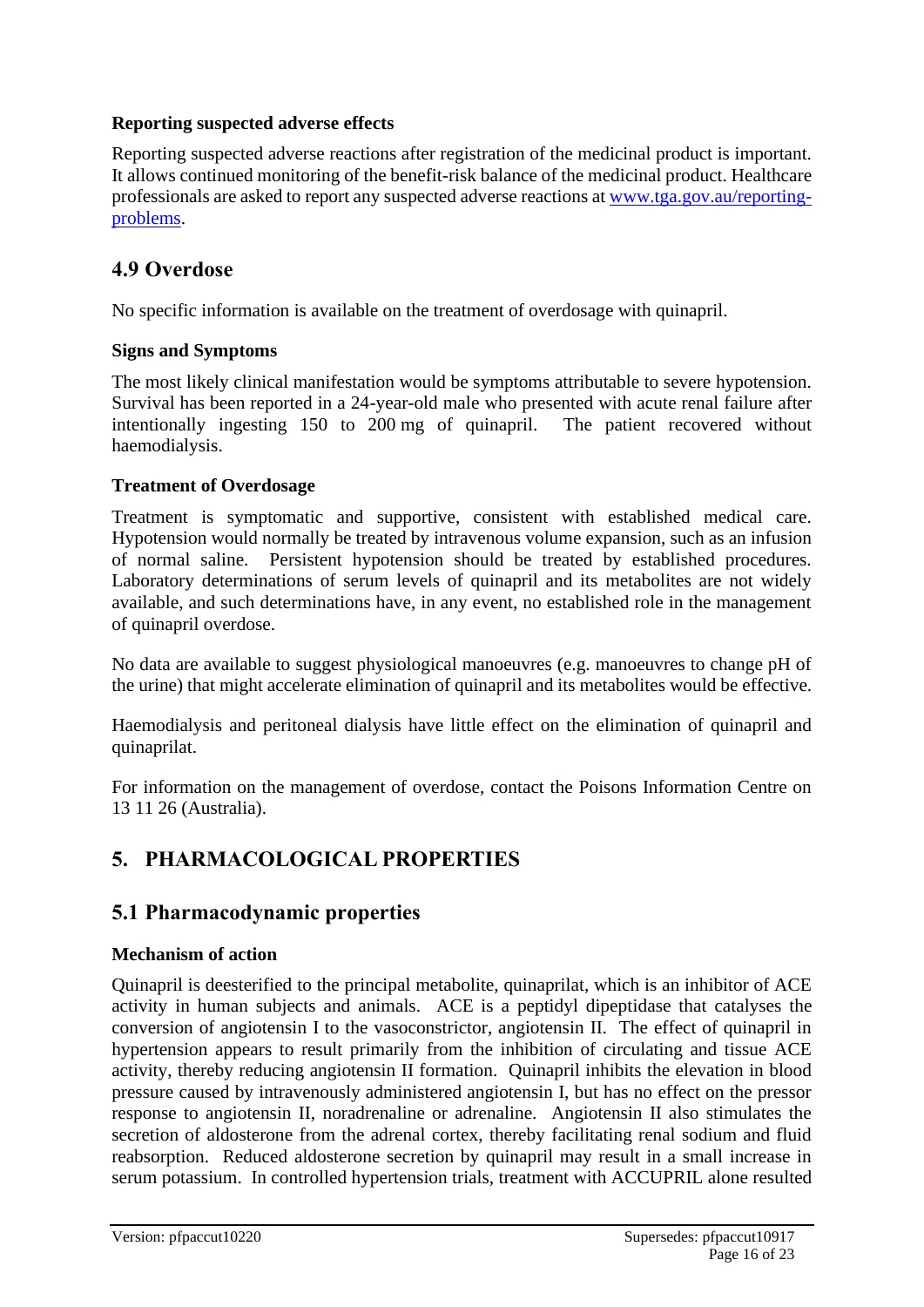in mean increases in potassium of 0.07 mmol/L (see Section 4.4 Special warnings and precautions for use). Removal of angiotensin II negative feedback on renin secretion leads to increased plasma renin activity (PRA).

ACCUPRIL has been shown to be effective in the treatment of congestive heart failure and hypertension. While the principal mechanism of antihypertensive effect is thought to be through the renin-angiotensin-aldosterone system, quinapril exerts antihypertensive actions even in patients with low renin hypertension. ACCUPRIL was an effective antihypertensive in all races studied, although it was somewhat less effective in black patients (usually a predominantly low renin group) than in non-black patients. ACE is identical to kininase II, an enzyme that degrades bradykinin, a potent peptide vasodilator. Bradykinin acts on bradykinin receptors in the vascular endothelium to promote the release of the vasodilators such as nitric oxide and prostacyclin. Whether increased levels of bradykinin play a role in the therapeutic effect of quinapril remains to be elucidated.

ACE inhibitors, including quinapril, may enhance insulin sensitivity.

# **Endothelial Dysfunction**

Endothelial dysfunction is associated with hypertension and heart failure and is considered an important pathophysiological mechanism in cardiovascular disease. Quinapril has been shown to improve endothelium-dependent vasomotor function by mechanisms leading to increased availability of nitric oxide. The clinical significance of improving endothelial function has not yet been established.

In patients with chronic heart failure (NYHA function class III) (n=40), intra-arterial infusion of quinaprilat 1.6 µg/min (n=15) significantly increased endothelium mediated flow-dependent dilation (FDD) in the radial artery by  $>40\%$  (change in FDD: quinapril=10.2 $\pm$ 0.6% versus control=6.9 $\pm$ 0.6%; p<0.01). In a six month placebo-controlled trial (n=105), normotensive patients, with and without a history of hypertension, who were free of left ventricular dysfunction and severe dyslipidaemia and who required percutaneous coronary artery revascularisation, were treated with quinapril 40 mg daily (n=51). There was an endotheliumdependent reduction of acetylcholine-induced intra-arterial vasoconstriction of the coronary arteries  $(4.5\pm3.0\%$  and  $12.1\pm3.0\%$  at  $10^{-6}$  and  $10^{-4}$  mol/L respectively; overall p=0.002) (TREND study). Flow-mediated vasodilation (FMD) of the brachial artery was significantly increased to 9.1% from a baseline of 7.3% (change in FMD:  $1.8 \pm 1.0$ %; p<0.02) in patients with coronary artery disease treated with quinapril 20 mg daily (n=56) for 8 weeks in a partialblock, cross-over, blinded study of 80 patients comparing the effect of four anti-hypertensives on brachial flow-mediated vasodilation (BANFF study).

# **Clinical Effects**

Single doses of 20 mg of ACCUPRIL provide over 80% inhibition of plasma ACE for 24 hours. Inhibition of the pressor response to angiotensin I is shorter-lived, with a 20 mg dose giving 75% inhibition for about 4 hours, 50% inhibition for about 8 hours, and 20% inhibition at 24 hours. With chronic dosing, however, there is substantial inhibition of angiotensin II levels at 24 hours by doses of 20 to 80 mg.

# **Hypertension**

Administration of 10 to 40 mg ACCUPRIL to patients with essential hypertension results in a reduction of both sitting and standing blood pressure with minimal effect on heart rate. Antihypertensive activity commences within 1 hour with peak effects usually achieved by 2 to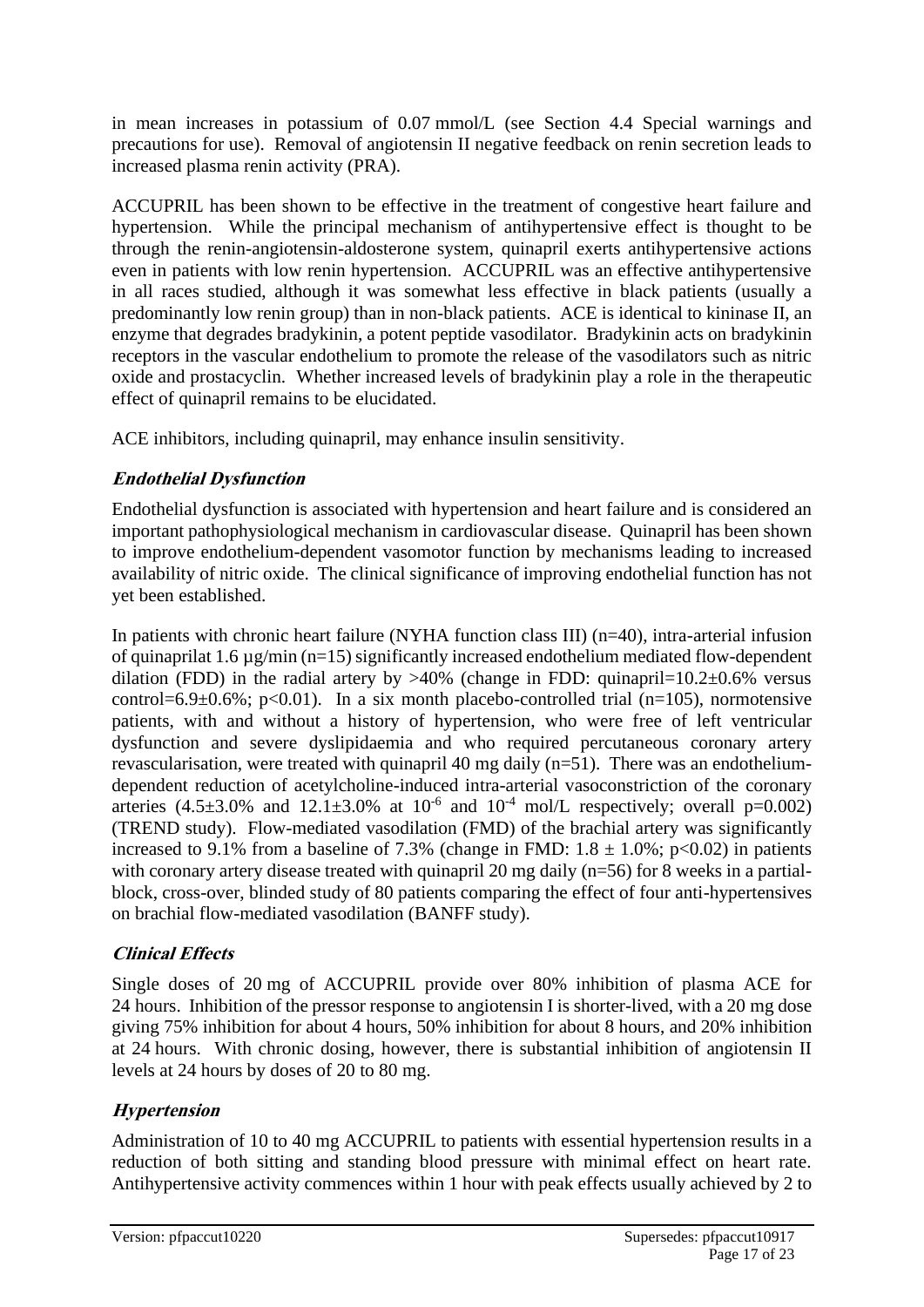4 hours after dosing. Achievement of maximum blood pressure lowering effects may require 2 weeks of therapy in some patients. At the recommended doses, antihypertensive effects are maintained throughout the 24 hour dosing interval and continue during long-term therapy with no evidence of tolerance.

Haemodynamic assessments in patients with hypertension indicate that blood pressure reduction produced by quinapril is accompanied by a reduction in total peripheral resistance and renal vascular resistance with little or no change in heart rate, cardiac index, renal blood flow, glomerular filtration rate, or filtration fraction.

Use of ACCUPRIL with a thiazide diuretic gives a blood-pressure lowering effect greater than that seen with either agent alone.

In patients with hypertension, ACCUPRIL 10 to 40 mg was similar in effectiveness to captopril, enalapril, propranolol, and thiazide diuretics.

Therapeutic effects appear to be the same for elderly  $(\geq 65$  years of age) and younger adult patients given the same daily dosages, with no increase in adverse events in elderly patients.

### **Heart Failure**

When compared with placebo therapy, ACCUPRIL administration to patients with congestive heart failure in most controlled studies has prolonged exercise time only modestly, or not at all. On the other hand, the cessation of ACCUPRIL therapy in patients stabilised on this therapy together with diuretic therapy has been shown to result in progressive clinical deterioration in the control of heart failure. While some short-term placebo controlled studies have demonstrated significant improvements in NYHA functional class with ACCUPRIL therapy, other studies have not. In longer term but controlled studies, more consistent improvements in NYHA functional class with ACCUPRIL therapy have been demonstrated. There is a lack of data to support an improved prognosis in congestive heart failure. The effects of quinapril on long-term mortality in heart failure have not been evaluated.

#### **Clinical trials**

See above (Section 5.1 Pharmacodynamic properties - Mechanism of action).

### **5.2 Pharmacokinetic properties**

The pharmacokinetics of quinapril and quinaprilat are linear over a single-dose range of 5 to 80 mg doses and 40 to 160 mg in multiple daily doses.

#### **Absorption**

Following oral administration, peak plasma quinapril concentrations are observed within 1 hour. Based on recovery of quinapril and its metabolites in urine, the extent of absorption is at least 60%. The rate and extent of quinapril absorption are diminished moderately (approximately 25 to 30%) when ACCUPRIL tablets are administered during a high-fat meal.

#### **Distribution**

Approximately 97% of either quinapril or quinaprilat circulating in plasma is bound to proteins.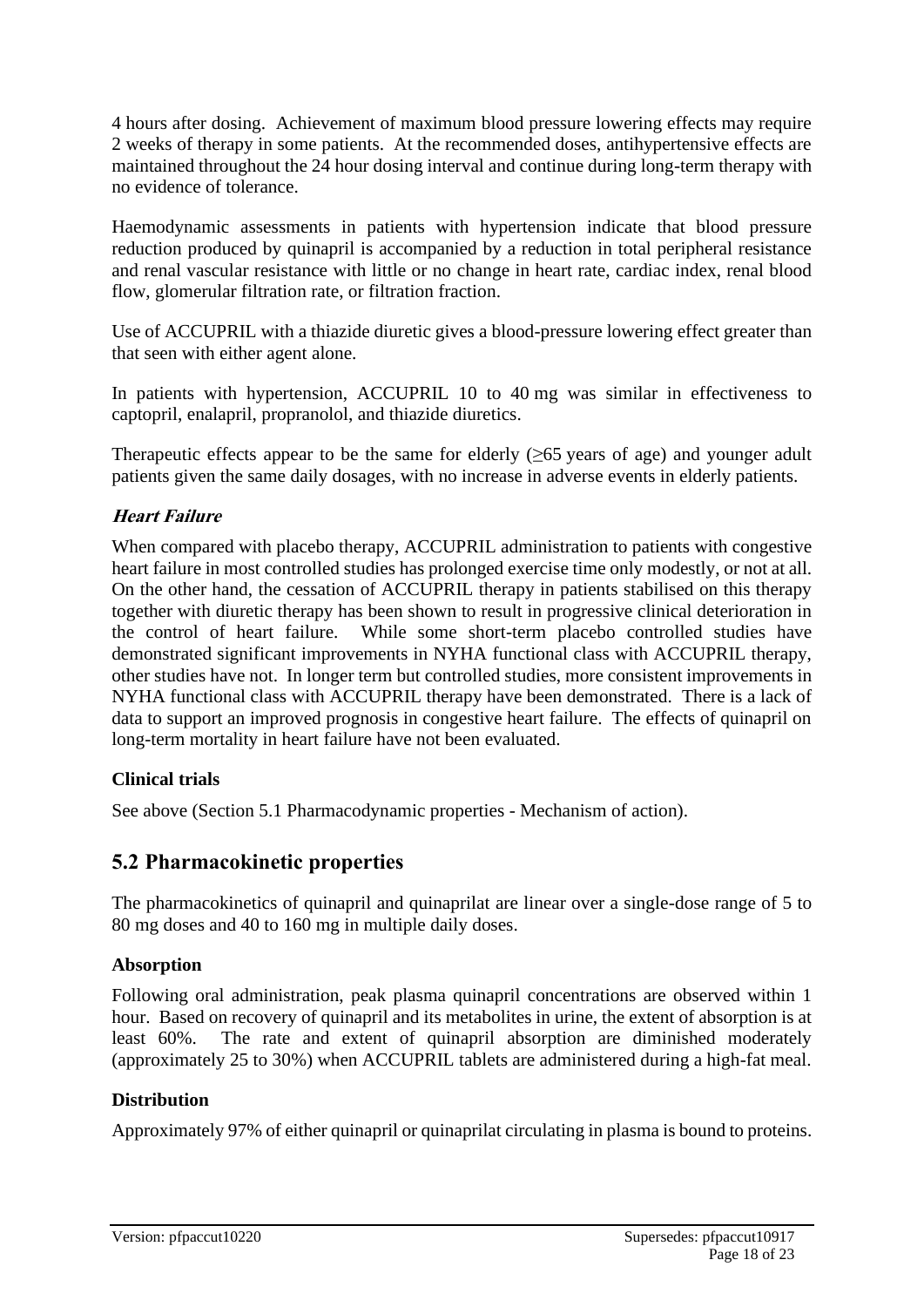#### **Metabolism**

Following absorption, quinapril is deesterified to its major active metabolite, quinaprilat (about 38% of oral dose), and to other minor inactive metabolites. Following multiple oral dosing of ACCUPRIL, there is an effective accumulation half-life of quinaprilat of approximately 3 hours, and peak plasma quinaprilat concentrations are observed approximately 2 hours postdose.

#### **Excretion**

Quinaprilat is eliminated primarily by renal excretion, up to 96% of an IV dose. It has an apparent elimination half-life in plasma of approximately 2 hours representing the clearance of the free quinaprilat from the plasma and a prolonged terminal phase with a half-life of 25 hours thought to reflect the slow release of quinaprilat from ACE.

#### **Special Populations**

#### **Renal Impairment**

In patients with renal insufficiency, the elimination half-life of quinaprilat increases as creatinine clearance decreases. There is a linear correlation between plasma quinaprilat clearance and creatinine clearance. In patients with end-stage renal disease, chronic haemodialysis or continuous ambulatory peritoneal dialysis has little effect on the elimination of quinapril and quinaprilat. A study in 20 patients with renal impairment (creatinine clearance 12 to 119 mL/min/1.73 m<sup>2</sup>) showed alterations in both quinapril and quinaprilat pharmacokinetics. The Cmax and AUC for quinapril were greater in patients with renal impairment and the elimination half-life tended to be longer. However, these changes were small and probably not clinically important. The pharmacokinetic data for quinaprilat were markedly different. C<sub>max</sub>, AUC and the elimination half-life all increased as renal impairment became greater. When the creatinine clearance was below 40 mL/min/1.73 m<sup>2</sup>, trough levels of quinaprilat were markedly increased. The elimination half-life increased from 2 to 4 hours as creatinine clearance fell from 120 to 40 mL/min/1.73 m<sup>2</sup> and increased further to 12 to 14 hours when creatinine was  $12 \text{ mL/min}/1.73 \text{ m}^2$ . Thus, if a person has a creatinine clearance below 40 mL/min/1.73 m2, then it is likely that quinaprilat will accumulate and quinapril therapy should be started at a low dose and gradually titrated upward. If creatinine clearance is greater than 40 mL/min/1.73 m<sup>2</sup>, quinapril and quinaprilat are unlikely to accumulate (see Section 4.4 Special warnings and precautions for use - Use in renal impairment and Section 4.2 Dose and method of administration - Use in Renal Impairment).

### **Hepatic Impairment**

The elimination half-life of quinapril was found to have doubled in patients with hepatic impairment from alcoholic cirrhosis when compared to age-matched healthy volunteers. This indicates that liver metabolism is an important facet of quinapril metabolism. There was no alteration in the elimination half-life of quinaprilat probably because renal excretion is its principal route of elimination. The plasma quinaprilat levels, were, however, lower than in matched controls. These results suggested that not only the rate but the extent of the conversion of quinapril to quinaprilat was impaired. Particularly in patients with severe hepatic insufficiency there may be a reduction in efficacy of quinapril due to failure of conversion to the active metabolite. Quinaprilat concentrations are reduced in patients with alcoholic cirrhosis due to impaired deesterification of quinapril (see Section 4.4 Special warnings and precautions for use - Use in hepatic impairment).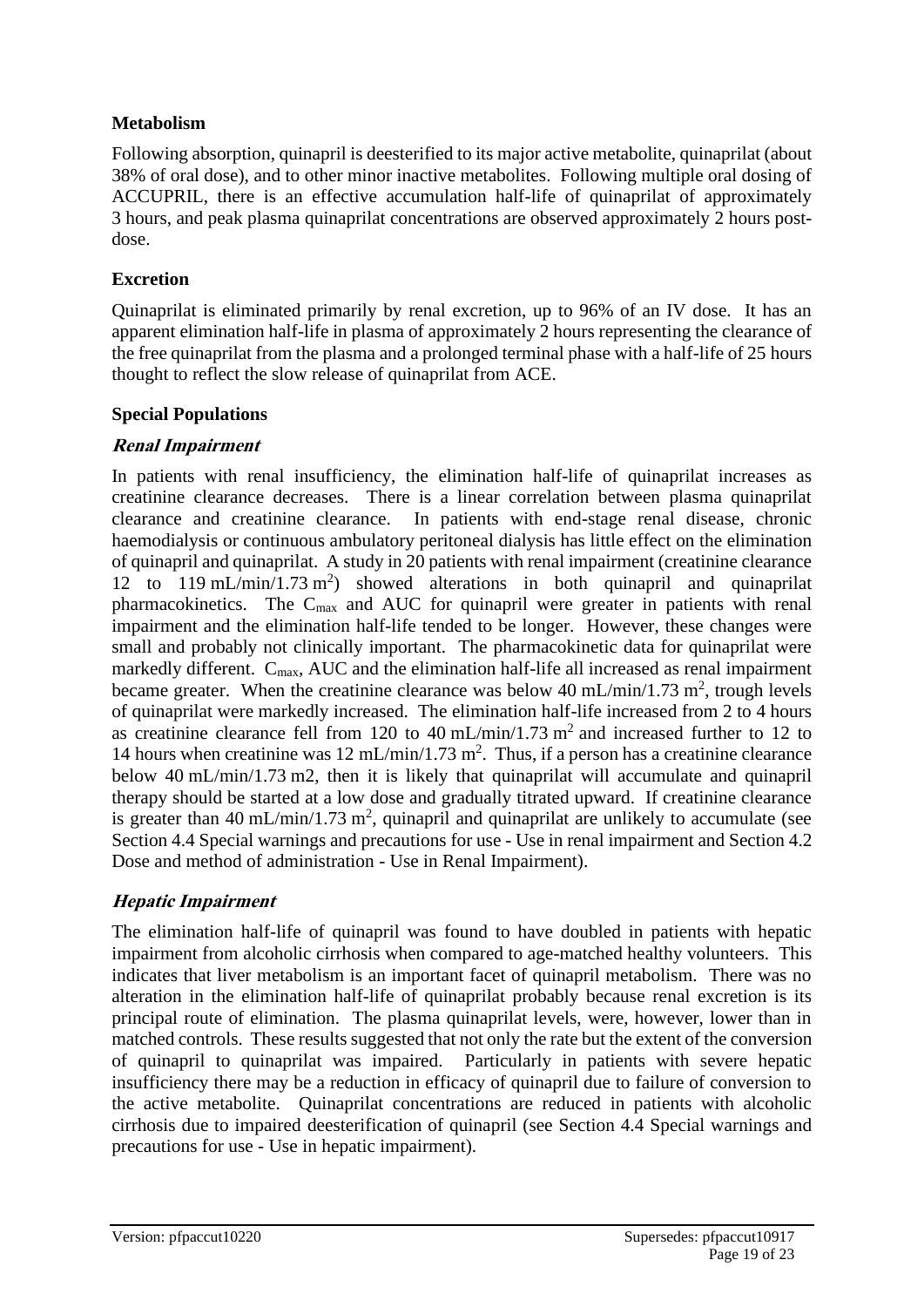#### **Cardiac Impairment**

The presence of mild to moderate congestive heart failure per se appears to have minimal effect on the pharmacokinetics of quinaprilat, except in so far that congestive heart failure may be associated with renal failure. Dosing of quinapril in patients with congestive heart failure should be based on their renal function.

#### **Elderly (≥65 years)**

Elimination of quinaprilat is reduced in elderly patients ( $\geq 65$  years); this reduction is attributable to a decrease in renal function (see Section 4.4 Special warnings and precautions for use - Use in the elderly and Section 4.2 Dose and method of administration - Use in the Elderly  $(\geq 65$  years) and not to age itself.

Studies in rats indicate that quinapril and its metabolites do not cross the blood-brain barrier.

# **5.3 Preclinical safety data**

#### **Genotoxicity**

Neither quinapril nor quinaprilat are mutagenic in the Ames bacterial assay with or without metabolic activation. Quinapril was also negative in the following genetic toxicological studies: *in vitro* mammalian cell point mutation, sister chromatid exchange in cultured mammalian cells, micronucleus test with mice, *in vitro* chromosome aberration with V79 cultured lung cells and an *in vivo* cytogenetic study with rat bone marrow.

#### **Carcinogenicity**

At least one other ACE inhibitor has caused an increase in the incidence of oxyphilic renal tubular cells and oncocytomas in rats. The potential of ACE inhibitors to cause this effect in man is unknown. Moreover, the progression of oxyphilic cells to oncocytomas is rare in humans and when it does occur, it is considered to be benign.

Quinapril hydrochloride was not carcinogenic in mice or rats when given in doses up to 75 or 100 mg/kg/day for 104 weeks. Female rats given the highest dose level have an increased incidence of mesenteric lymph node haemangiomas and skin/subcutaneous lipomas.

# **6. PHARMACEUTICAL PARTICULARS**

# **6.1 List of excipients**

magnesium carbonate hydrate

lactose monohydrate

gelatin

crospovidone

magnesium stearate

candelilla wax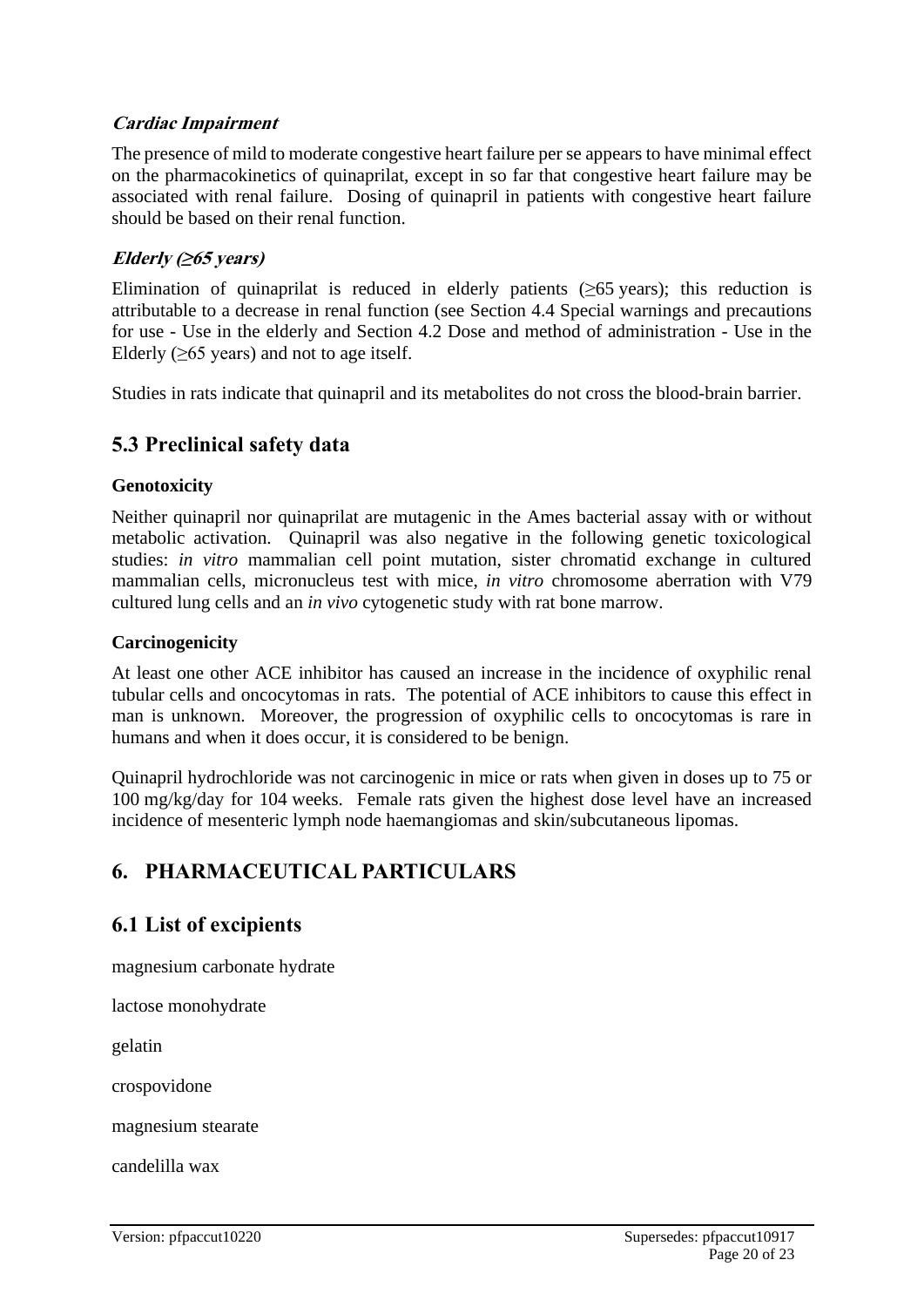Opadry complete film coating system Y-5-9020 Brown

OPADRY Y-5-9020G

# **6.2 Incompatibilities**

Incompatibilities were either not assessed or not identified as part of the registration of this medicine.

# **6.3 Shelf life**

In Australia, information on the shelf life can be found on the public summary of the Australian Register of Therapeutic Goods (ARTG). The expiry date can be found on the packaging.

# **6.4 Special precautions for storage**

Tablets should be stored below 25°C.

# **6.5 Nature and contents of container**

**5 mg tablet**: blister pack of 30s.

**10 mg tablet**: blister pack of 6s, 7s and 30s.

**20 mg tablet**: blister pack of 30s.

Not all pack sizes are distributed in Australia.

# **6.6 Special precautions for disposal**

In Australia, any unused medicine or waste material should be disposed of in accordance with local requirements.

# **6.7 Physicochemical properties**

ACCUPRIL contains the active ingredient quinapril hydrochloride. Quinapril hydrochloride is the hydrochloride salt of quinapril, the ethyl ester of a nonsulfhydryl, angiotensin-converting enzyme (ACE) inhibitor, quinaprilat. Quinapril is chemically and pharmacologically related to enalapril.

Quinapril hydrochloride is a white to off-white amorphous powder that is freely soluble in aqueous solvents. The drug molecule contains three chiral centres but is present as the pure S-S-S-stereoisomer.

### **Chemical structure**

The structural formula of quinapril hydrochloride is shown below: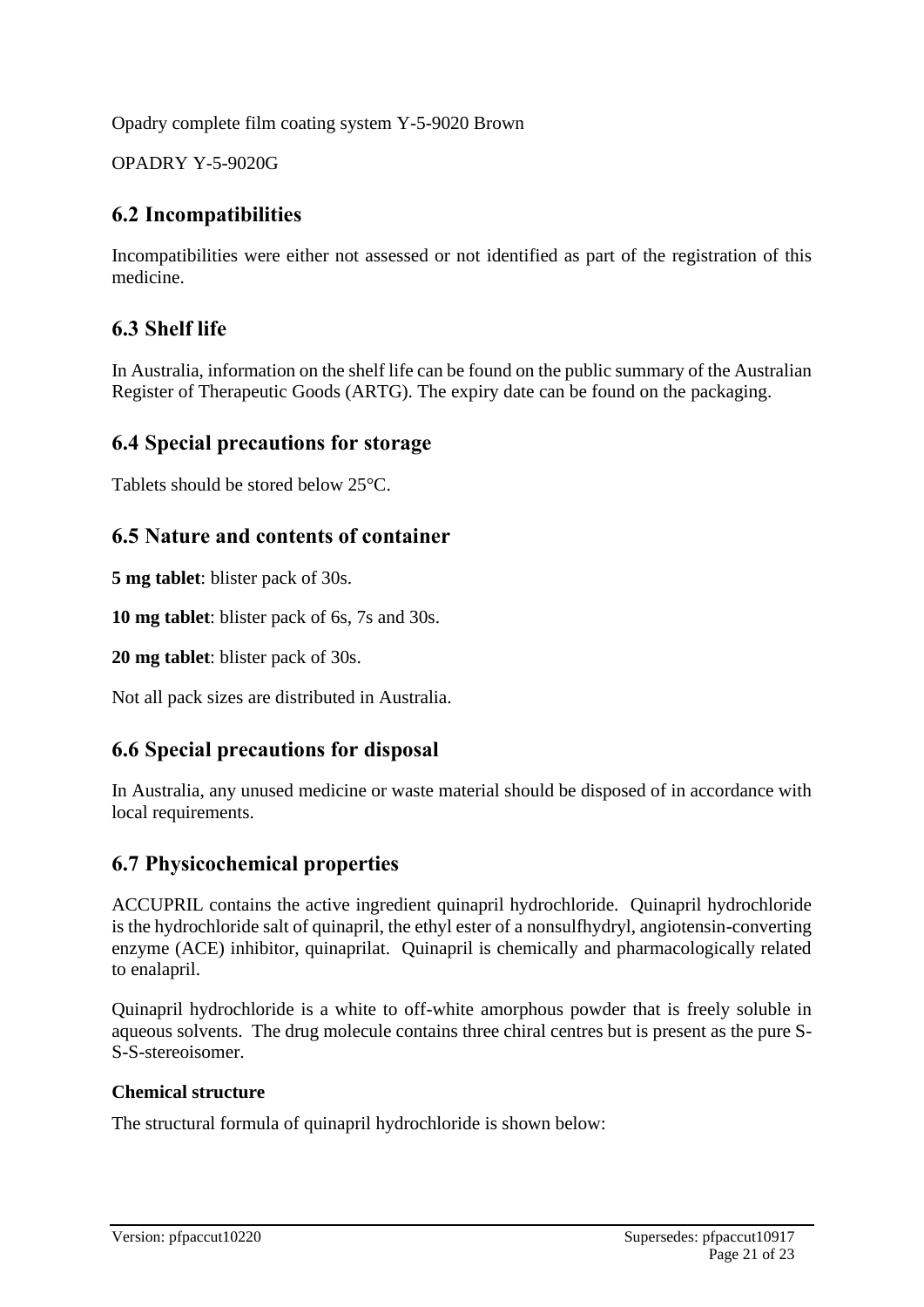

Chemical name 2-(S)-[N-[[1-ethoxycarbonyl]-3-phenylpropyl]-(S)-alanyl]-1,2,3,4 tetrahydro-3-(S)-isoquinoline carboxylic acid, monohydrochloride

Molecular formula  $C_{25}H_{30}N_2O_5.HCl$ 

Molecular weight 474.98

#### **CAS number**

82586-55-8

# **7. MEDICINE SCHEDULE (POISONS STANDARD)**

Prescription Only Medicine (Schedule 4).

# **8. SPONSOR**

Pfizer Australia Pty Ltd Level 17, 151 Clarence Street Sydney NSW 2000 Toll Free Number: 1800 675 229 [www.pfizer.com.au](http://www.pfizer.com.au/)

# **9. DATE OF FIRST APPROVAL**

06 August 1992.

# **10. DATE OF REVISION**

25 February 2020

® Registered trademark of Warner Lambert Company U.S.A.